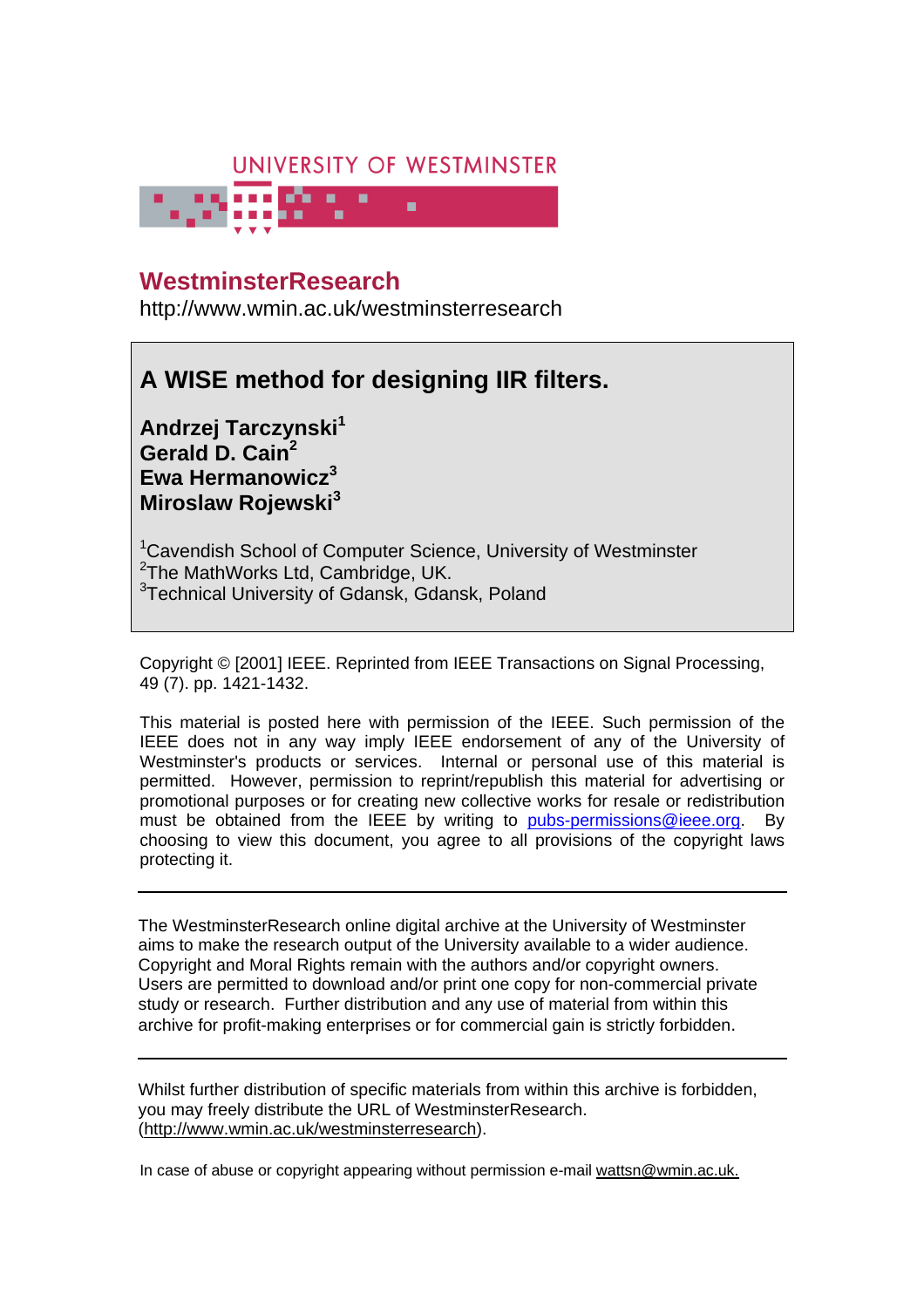# A WISE Method for Designing IIR Filters

Andrzej Tarczyn´ski, Gerald D. Cain*, Senior Member, IEEE*, Ewa Hermanowicz*, Member, IEEE*, and Mirosław Rojewski

*Abstract—***The problem of designing optimal digital IIR filters with frequency responses approximating arbitrarily chosen complex functions is considered. The real-valued coefficients of the filter's transfer function are obtained by numerical minimization of carefully formulated cost, which is referred here to as the weighted integral of the squared error (WISE) criterion. The WISE criterion linearly combines the WLS criterion that is used in the weighted least squares approach toward filter design and some time-domain components. The WLS part of WISE enforces quality of the frequency response of the designed filter, while the time-domain part of the WISE criterion restricts the positions of the filter's poles to the interior of an origin-centred circle with arbitrary radius. This allows one not only to achieve stability of the filter but also to maintain some safety margins. A great advantage of the proposed approach is that it does not impose any constraints on the optimization problem and the optimal filter can be sought using off-the-shelf optimization procedures. The power of the proposed approach is illustrated with filter design examples that compare favorably with results published in research literature.**

*Index Terms—***Discrete time filters, IIR digital filters, least squares methods, optimization methods.**

NOMENCLATURE

|                             |                                                                                                                      | $H(\nu)$        |
|-----------------------------|----------------------------------------------------------------------------------------------------------------------|-----------------|
| $\hat{B}(z), \hat{A}(z)$    | Numerator and denominator of<br>the filter. These are real-coeffi-<br>cient polynomials in $z^{-1}$ . $\hat{B}(z) =$ | $E(\nu)$        |
|                             | $b_0 + \cdots + b_{n_b} z^{-n_b}, \ \hat{A}(z) =$<br>$1 + a_1 z^{-1} + \cdots + a_{n_a} z^{-n_a}.$                   | $W(\nu)$        |
| $n_b, n_a$                  | Degrees of polynomials $B(z)$ and<br>$A(z)$ , respectively.                                                          | t               |
| $\boldsymbol{x}$            | $x = [a_1, \ldots, a_{n_a}, b_0, \ldots, b_{n_b}]^{\mathrm{T}}$<br>point in $n_a + n_b + 1$ -dimensional             | f(t), f         |
|                             | space.                                                                                                               | $\lambda$       |
| P                           | $n_a + n_b + 1$ -dimensional space of<br>IIR filters.                                                                | $J_{\rm WLS}$   |
| $S, S_0, U, B, \mathcal{J}$ | Various subspaces and subsets of<br>$\mathcal{P}_{\cdot}$                                                            | $J_{\rm{LEVV}}$ |
| $\overline{S}$              | Bar above the name of a subset                                                                                       |                 |
| ρ                           | denotes enclosure of the subset.<br>Admissible maximum radius of                                                     | $J_{\rm WISE}$  |
|                             | poles of the designed filter.                                                                                        | $J_{\rm Cheby}$ |
|                             |                                                                                                                      |                 |

Manuscript received September 9, 1999; revised March 19, 2001. The associate editor coordinating the review of this paper and approving it for publication was Prof. Arnab K. Shaw.

G. D. Cain is with The MathWorks Limited, Cambridge, U.K. (e-mail: gcain@uk.mathworks.com).

E. Hermanowicz and M. Rojewski are with the Technical University of Gdańsk, Gdańsk Poland (e-mail: hewa@eti.pg.gda.pl).

Publisher Item Identifier S 1053-587X(01)05181-9.

 $C(\rho)$ 

 $\hat{G}(z), \hat{F}(z), \hat{F}_2(z), \hat{F}_3(z)$  $\boldsymbol{m}$  $p_1, p_2, \ldots, p_m$  $k_1, k_2, \ldots, k_m$  $z^*$  $\nu$  $A(\nu), B(\nu), G(\nu)$  $(\nu)$  $\nu)$  $(\nu)$ 

Complex-valued target frequency response of the designed filter. Complex-valued frequency response error  $E(\nu) \hat{=} G(\nu) - H(\nu)$ Real, even, non-negatively valued frequency domain weight function. Normalized time. Variable  $t$  is always a whole number.  $(t), f_2(t), f_3(t)$ Impulse response of  $\hat{F}(\rho z)$ ,  $\hat{F}_2(\rho z)$ ,  $\hat{F}_3(\rho z)$ , respectively. Weighting factor—a real number such that  $0 \leq \lambda \leq 1$ . Version of cost (optimization criteria). Version of cost (optimization criteria). Version of cost (optimization criteria). Version of cost (optimization criteria).

#### I. INTRODUCTION

One of the most popular objectives of designing a filter is to shape the frequency response of the filter prototype in such a way that it approximates a pre-selected complex-valued function. In order to perform the design in an optimal manner, we

Origin-centered circle on a com-

Rational functions in  $z^{-1}$ :  $\hat{G}(z) \hat{=} \hat{B}(z) / \hat{A}(z)$ ,  $\hat{F}(z)\hat{=}/\hat{A}(\rho z),\hat{F}_3(z)\hat{=} \hat{F}^3(z)$ Number of distinct poles of  $\hat{G}(z)$ . Poles of  $\hat{G}(z) \cdot \hat{A}(p_k) = 0$  for

Multiplicities of poles of  $\hat{G}(z)$ .  $\hat{A}(z) = \prod_{i=1}^{m} (1 - p_i z^{-1})^{k_i}.$ Star as a superscript denotes com-

Normalized frequency (sampling frequency is  $\nu = 1$ ). All functions of  $\nu$  are periodic  $V(\nu)$  =  $V(\nu+1)$  and hermitean symmetric

Frequency response of  $\hat{A}(z), \hat{B}(z)$ and  $\hat{G}(z)$  respectively, e.g.,

plex plane with radius  $\rho$ .

 $k=1,\ldots,m$ .

plex conjugation.

 $V(-\nu) = V^*(\nu).$ 

 $B(\nu)\hat{=} \hat{B}(e^{j2\pi\nu}).$ 

A. Tarczyński is with the Department of Electronic Systems, University of Westminster, London, U.K. (e-mail: tarczya@wmin.ac.uk).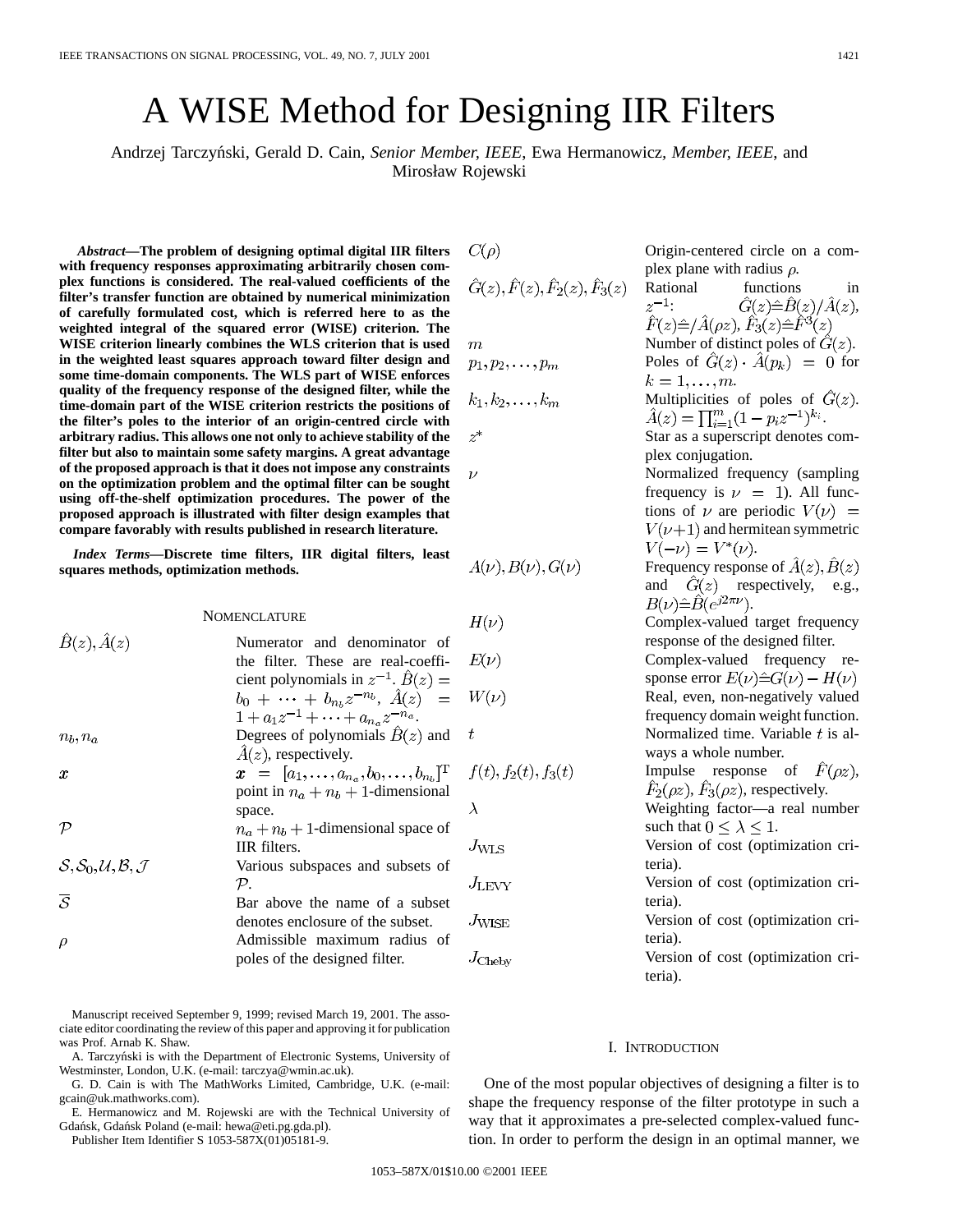choose a criterion (cost) that measures quality of the approximation. Very often, the cost takes a form of a squared weighted  $L_2$  norm of the frequency response error

$$
J_{\text{WLS}}(\mathbf{x}) \hat{=} \int_{-0.5}^{0.5} |G(\nu) - H(\nu)|^2 W(\nu) d\nu
$$
  
= 
$$
\int_{-0.5}^{0.5} E(\nu) E^*(\nu) W(\nu) d\nu
$$
 (1)

where

- $G(\nu) = B(\nu)/A(\nu)$ frequency response of the designed filter;
- $H(\nu)$ desired frequency response of the filter;

$$
E(\nu)\hat{=}G(\nu) - H(\nu)
$$
 frequency response error,  
well, non-negative weight function.

The methods that aim at minimizing the above criterion traditionally share a common name: weighted least squares (WLS) methods. Consequently, cost (1) is called the WLS criterion.

Designing digital filters through minimization of (1) is a classic approach that has been successfully applied to constructing good quality FIR filters [1]. In such cases, the coefficients of the filter's transfer function are obtained by determining the minimum of a relatively simple quadratic form. Practical methods that are used for such calculations include an explicit matrix formula that expresses the solution in an analytic form [2] and an eigenfilter approach that is based on determining a suitable eigenvector of a square matrix [3].

Subsequent research has shown that the WLS approach can be used to construct FIR filters that are optimal in the sense of criteria other than those built around weighted  $L_2$ . Those new costs can be minimized by putting the WLS algorithm inside a loop that iteratively modifies the weight function  $W(\nu)$ . It has been demonstrated in [4] that by using the Lawson's algorithm (LA) for updating  $W(\nu)$ , it is possible to minimize weighted  $L_{\infty}$  (Chebyshev) norm of the frequency response error. Later, a modified LA was used [2] to achieve the same goal in much shorter time. LA constituted a competitive approach to the famous Remez exchange algorithm [5]. A great advantage of the approaches based on LA was that they could have been used for designing filters with arbitrarily chosen frequency responses, whereas the traditional version of the Remez exchange algorithm [5] was suitable only for the linear-phase ones. Only recently have  $L_{\infty}$  departures to nonlinear-phase become feasible, e.g., [6]. Burrus *et al.* [7] have broadened designers' options by proposing algorithms for modifying the weight function to enable designing filters that are optimal in the sense of criteria based on weighted  $L_p$  norm with arbitrary  $p$ .

These important achievements obtained for FIR filters are only partially matched by results of similar quality and strength pertaining to IIR filters. Design of IIR filters faces at least a couple of new problems that are hardly noticeable when FIR design is tackled. First, in the case of IIR filters, (1) is no longer a quadratic form of the transfer function's coefficients. Therefore, we have the following

- a) Nonlinear optimization techniques have to be deployed to determine the coefficients of the filter transfer function for which (1) achieves minimum.
- b) Cost (1) may have more than one local minimum. Consequently, we have no guarantee that the solution delivered by a numerical procedure that minimizes (1) is the global, and not a local, minimum. This is a common problem of virtually all general purpose optimization procedures, and we are not going to overcome this limitation in our paper.

Second, if no constraints are imposed on the optimization process, the filter, whose frequency response minimizes (1), can turn out to be unstable. Therefore, the formulation of the optimization problem must be extended beyond the bland requirement of minimizing (1).

As we mentioned earlier, design of IIR filters usually leads to usage of nonlinear optimization procedures. There is, however, one important exception that permits avoidance of this complication —Levy's linearization [8]. Although this method has some drawbacks, it has attracted a lot of attention and inspired a number of interesting algorithms. The main concept of Levy's linearization is to replace criterion (1) with

$$
J_{\text{LEVY}}(\mathbf{x}) \hat{=} \int_{-0.5}^{0.5} |B(\nu) - H(\nu)A(\nu)|^2 W_{\text{LEVY}}(\nu) d\nu. \tag{2}
$$

The new weight function  $W_{\text{LEVY}}(\nu)$  is defined as  $W_{\text{LEVY}}(\nu) \triangleq W(\nu)/|A(\nu)|^2$ , where  $\hat{A}(\nu)$  is frequency response of optimal  $A(z)$ . Levy's linearization simplifies the filter design problem. Cost (2) can be represented in a quadratic form similar to that obtained in design of FIR filters. Its minimization is similarly easy. However, Levy's linearization introduces a new problem. In order to properly formulate (2), one has to partially know the solution, i.e., the magnitude response of the denominator of the optimal filter transfer function  $|A(\nu)|$ . A way of avoiding the problem is to apply an iterative Sanathanan–Koerner algorithm [8] that generates a sequence of improving approximations of the optimal  $\hat{A}(\nu)$ . Unfortunately, this algorithm may not converge, and even if it does converge, it may not reach a local minimum of cost (1) [12]. Another problem is that Levy's linearization does not address stability of the filter; hence, this aspect of the design has to be solved separately. Approaches that allow one to impose stability of the designed filter together with use of Levy's linearization can be found in [9]–[11]. Despite its apparent attractiveness, Levy's linearization shows rather limited practical usefulness. It is not a reliable tool for general purpose IIR filter design.

In order to minimize (1) without use of Levy's linearization, we may use one of the many general-purpose optimization techniques developed for solving nonlinear problems. A major issue that still has to be somehow tackled is stability of the filter.

It is perhaps, at this juncture, worth mentioning an area of optimization that has enjoyed some popularity throughout the past couple of decades: use of "natural algorithms." These algorithms forego traditional deterministic iteration schemes, seeking instead to somehow emulate processes observed in nature, such as Darwinian evolution and molecular alignment of cooling materials. This category of techniques includes such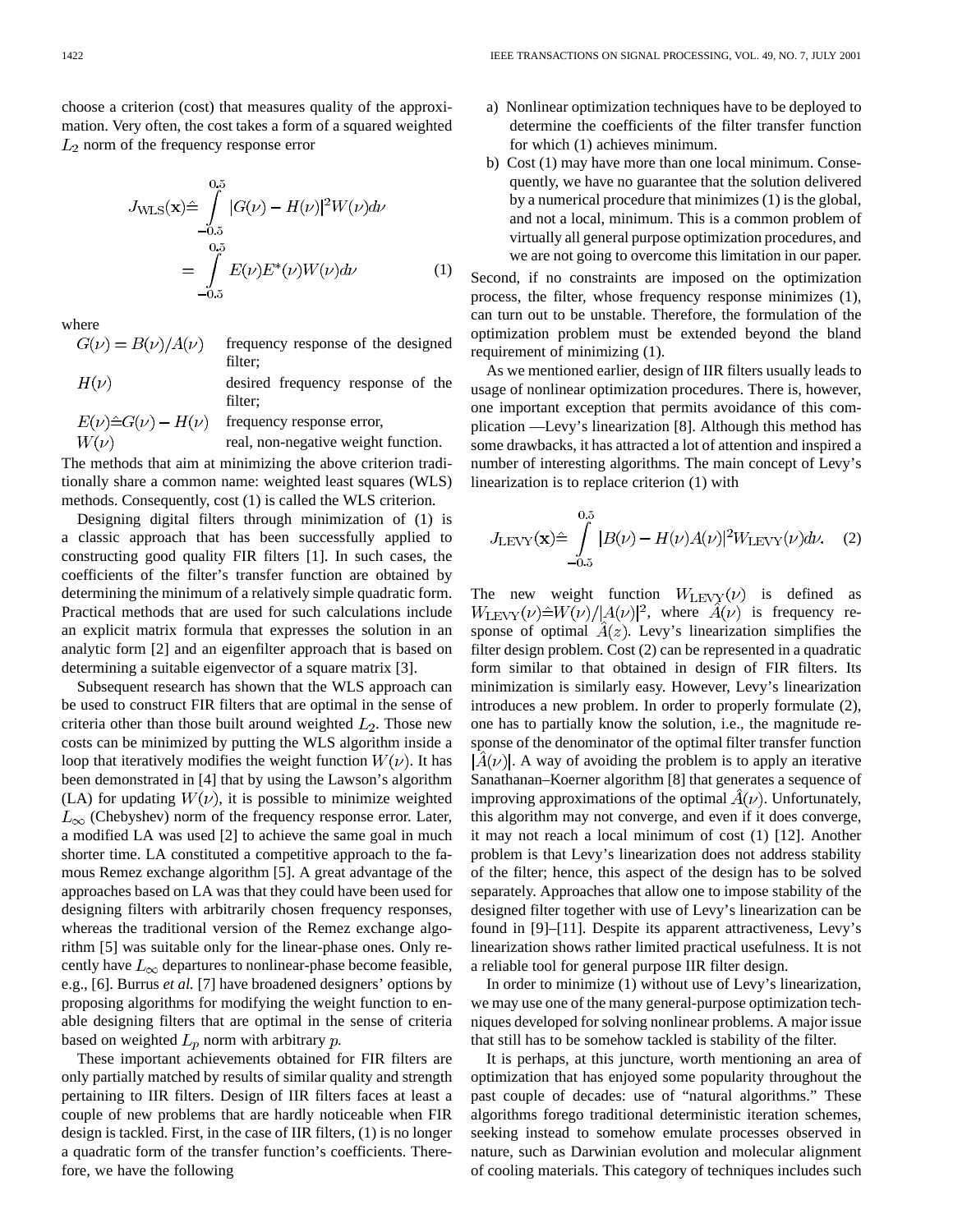variants as genetic algorithms [13], Darwinian design/evolutionary programming, and simulated annealing [14], [15]. All of these methods have been applied to the design of fixed (and even adaptive) IIR filters in an attempt to overcome entrapment in local cost function minima. Although the issue of ensuring stability is usually easily achieved and some useful specific designs have emerged from several authors in the DSP literature, all these methods deploy numerous highly problem-specific parameters to aid convergence. We believe that the fragmentary successes obtained have provided little general insight and do not at present offer compelling alternatives to the more conventional thrust we advocate here.

Maintaining stability of an IIR filter whose coefficients are obtained by minimizing (1) is, in general, not straightforward. A literature search shows that many authors simply leave out this topic and concentrate merely on good approximation of the desired frequency response. Such an approach is not a major problem when one designs a filter for which only the magnitude, and not phase response, is important. In this case, all unstable factors in the filter transfer function  $1/(1-p_iz^{-1})$  can be replaced with their stable counterparts that have identical magnitude response  $1/(z^{-1} - p_i^*)$ . If, however, phase response is also important, this method cannot be applied since it changes the phase response of the filter.

There are four major approaches that can be applied for filter stabilization when optimization techniques are used for minimizing (1). None of them is perfect, and hence, probably none of them can be recommended as a universal tool. Here, we give a brief overview of these approaches along with specimen references where more details can be found.

i) Historically, the first method was proposed by Deczky in the classic paper [16]. His concept was to modify a standard, gradient-based optimization. The author suggested that the starting point for the optimization procedure should be a stable filter. After that, the size of the searching step should be controlled so that the searching trajectory never leaves the stability area. Deczky's approach can be justified as follows. If the target frequency response  $H(\nu)$  takes only finite values and any pole of the designed filter is placed on the unit circle, then cost (1) has infinite value. Therefore, any steepest decent trajectory that starts at the point representing a stable transfer function will avoid the border of stability.

The algorithm proposed by Deczky is generally considered to be computationally expensive. However, its main drawback is the necessity to interfere with the contents of the optimization procedure, which may be difficult if one uses off-the-shelf general-purpose optimization software.

ii) The second approach to filter stabilization is to choose the target frequency response in such a way that the optimal filter is stable. Two examples of such an approach found in the literature suggested that if the target frequency response is minimum phase [17] or the group delay of the target frequency response is large enough [18], then the resultant filter will be stable. The problem is that often, the designer's flexibility to modify the target frequency response is restricted and, in many cases, may be too rigid to achieve stabilization of the filter.

- iii) The third approach to filter stabilization is to impose explicit constraints on the coefficients of the denominator  $A(z)$  of the filter's transfer function to enforce stability of the filter. Since the expressions used for the inequality constraints complicate quickly when  $n_a$  increases, this approach is useful if  $n_a \leq 2$ . This limitation is enhanced by the fact that the space of vectors of coefficients that represent stable filters is convex only if  $n_a = 1$ or  $n_a = 2$ . In all other cases, the space is concave. This seriously complicates the optimization process. The problem can be avoided when the denominator of the transfer function is represented as a product of at most second-order factors [9], [19]. In such a case, stability of the filter can be enforced by imposing linear inequality constraints on the coefficients of each factor. The drawback of factorization is that it creates saddle points in the optimization criterion. This may prevent the optimization algorithm from converging to a local minimum. An approach that eludes many of the problems mentioned above has been advanced in [11]. The authors avoided factorizing the denominator of the filter and maintained stability by imposing linear constraints:  $Re[A(\nu)] > 0$ on all  $\nu \in [0, 0.5]$ . Unfortunately, the constraints provide sufficient but not necessary conditions for filter stability. This means that some stable filters are permanently excluded from the set of admissible solutions, even if they are optimal in the sense of the preselected criterion. We will show an example where this limitation affects the quality of the filter.
- iv) The fourth group of methods of imposing stability of the filter arise from modification of the cost in such a way that its minima always lie in the stable area. This approach has several advantages over the other ones mentioned above. First, unlike i), it does not require changing the code of the optimization procedure; secondly, unlike ii), this approach does not require changing the target frequency response; third, unlike iii), it allows use of unconstrained optimization methods that usually are much simpler and faster than those capable of handling constraints. An example of such an approach has been presented in [20]. The author represented the denominator of the transfer function as a product of first- and second-order factors and used nonlinear transformation of each factor so that regardless of the values of the optimization parameters, the transfer function was always stable.

In this paper, we propose an algorithm that also belongs to group iv). The novelty of the approach consists in formulation of a new cost—weighted integral of the squared magnitude response error (WISE criterion). This criterion consists of two components that are linearly combined. The first component is simply WLS performance index (1). The second component is chosen in such a way that as long as the poles of the designed filter stay inside the permissible area, the value of that component is practically constant. However, as soon as at least one pole leaves the designated area, the second component soars immediately, forcing the optimization algorithm to pull back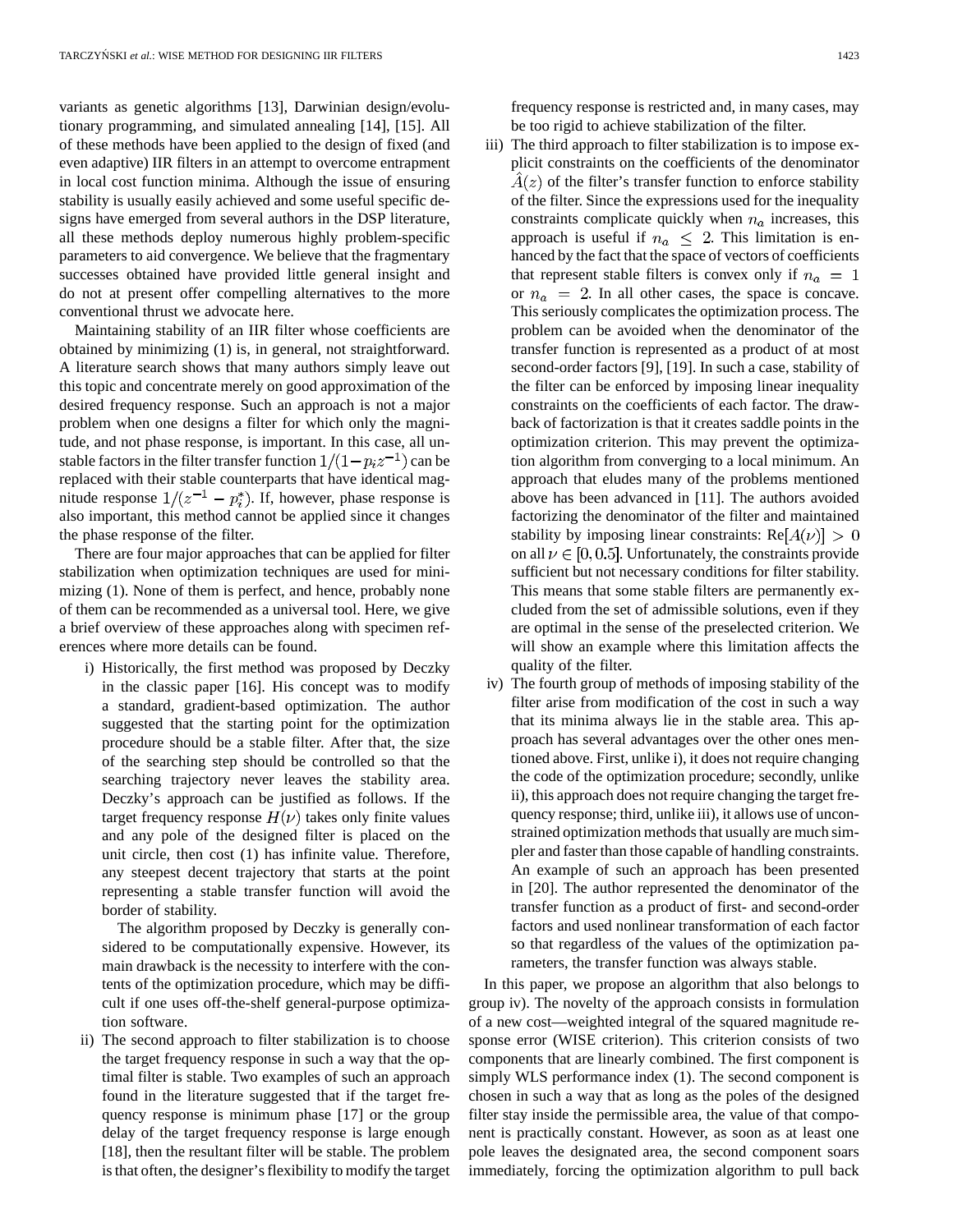and stay within the required limits. Here, the permissible area is defined as  $C(\rho)$ — a disk centred at the origin of the complex plane and radius  $\rho$ . The WISE optimization problem can be solved with use of any general-purpose numerical procedure capable of performing unconstrained minimization of nonlinear performance index. In order to ease implementation of the proposed approach, we show how to effectively calculate not only the value of the WISE criterion but also its gradient and Hessian. This supplementary information is useful when utilizing optimization platforms like the MATLAB environment. The results presented in this paper constitute direct expansion of our earlier work [21], which suggested its scope and promise.

### II. MAIN RESULTS

# *A. Confining Pole Positions of the Designed Filter—WISE Criterion*

We start with defining some sets and spaces used throughout this section and in Appendix. Let  $P$  denote an  $n_a + n_b + 1$ -dimensional linear space of IIR filters whose transfer functions can be represented by

$$
\hat{G}(z) = \frac{\hat{B}(z)}{\hat{A}(z)} = \frac{b_0 + b_1 z^{-1} + \dots + b_{n_b} z^{-n_b}}{1 + a_1 z^{-1} + \dots + a_{n_a} z^{-n_a}}.
$$
 (3)

Each point of the space is described by the vector of coefficients of the filter's transfer function  $\mathbf{x} = [a_1, \dots, a_{n_a}, b_0, \dots, b_{n_b}]^{\mathrm{T}}$ . The space consists of three subsets:

- 1) S—representing filters with all poles inside  $C(\rho)$ ;
- 2)  $U$ —representing filters with at least one pole outside  $C(\rho)$ .
- 3)  $\beta$  separating S and U that represents filters with at least one pole at the border of  $C(\rho)$  and with all other poles inside  $C(\rho)$ .

Set S contains an  $n_b + 1$ -dimensional linear subspace of P, which is denoted  $S_0$ , consisting of points representing filters with all poles placed at the origin (FIR filters).

Our filter design problem can be rephrased as follows. Obtain  $\tilde{\mathbf{x}} \in \overline{\mathcal{S}}$  such that  $J_{\text{WLS}}(\tilde{\mathbf{x}}) \leq J_{\text{WLS}}(\mathbf{x})$  for every  $\mathbf{x} \in \overline{\mathcal{S}}$ . Here,  $\overline{S}$  denotes enclosure of S. The solutions to this problem are called globally optimal. When we use a numerical procedure to minimize cost, e.g., (1), we usually solve a slightly different problem. Determine  $\tilde{\mathbf{x}} \in \overline{S}$  such that  $J_{\text{WLS}}(\tilde{\mathbf{x}}) \leq J_{\text{WLS}}(\mathbf{x})$ for every  $x \in S \cap N$ , where N is some neighborhood of  $\tilde{x}$ . Solutions to this problem are called locally optimal. Normally, different locally optimal solutions can be obtained by running the same optimization program using different parameters such as starting point (or points), initial length of the searching step, stop conditions, etc. This fact must be taken into account when filter design optimization techniques are compared with each other.

The method of confining pole positions that we propose to use in this paper is based on a technique that is occasionally deployed to solve some optimization problems with constraints. The approach consists of modifying the original cost (1) by combining it with auxiliary cost  $J_{\rm PEIR}(\mathbf{x})$ 

$$
J_{\text{WISE}}(\mathbf{x}) = (1 - \lambda) J_{\text{WLS}}(\mathbf{x}) + \lambda J_{\text{PEIR}}(\mathbf{x}) \tag{4}
$$

where  $\lambda \in [0, 1]$ . Instead of performing minimization of cost (1) with constraints, we are going to minimize (4) without imposing any constraints. In order for both problems to have identical solutions, we should choose  $J_{\text{PEIR}}(\mathbf{x})$  and  $\lambda$  in such a way that the set of locally optimal solutions to the original problem is identical with the set of local minima of (4). Selecting such  $J_{\rm PER}(\mathbf{x})$  and  $\lambda$  is not an easy task since we have to perform it without *a priori* knowledge of the positions of the locally optimal solutions. The best way of tackling the problem is to choose  $J_{\rm PEIR}(\mathbf{x})$  such that  $J_{\rm PEIR}(\mathbf{x})$  is (almost) constant inside  $S$ , and it soars rapidly outside this area. This, with suitably chosen  $\lambda$ , will not only preserve the positions of cost's local minima inside  $S$  but will also shape the steepest descent lines of  $J_{\text{WISE}}(\mathbf{x})$  in U so that their points of attraction are in S.

Two demands that we impose on  $J_{\rm PEIR}(\mathbf{x})$  are slightly contradicting. The gradient of  $J_{\text{PEIR}}(\mathbf{x})$  should be large outside S and close to zero inside it. Normally, the gradient is a continuous function of  $x$ , and it cannot be changed in a stepwise way. Therefore, one should expect existence of a "transition area"  $\mathcal J$ in the close neighborhood of  $B$ , where the gradient has intermediate values. A locally optimal solution placed in  $\beta$  may be affected by the existence of the transition area. The local minima of (4) appropriate to these solutions may not stay at the positions of the locally optimal solutions but be moved into their close neighborhood inside  $J$ . Of course, the faster the gradient of  $J_{\rm PER}(\mathbf{x})$  changes between  $\mathcal S$  and  $\mathcal U$ , the narrower the transition area is, and the whole problem becomes less important. The following Lemma suggests how to construct  $J_{\rm PEIR}(\mathbf{x})$  appropriate to our optimization problem.

*Lemma 1:* Polynomial  $A(z)$  has all its roots inside  $C(\rho)$  if and only if the impulse response of  $\hat{F}(z) = 1/\hat{A}(\rho z)$  satisfies  $\lim f(t) = 0.$ 

Proof of this lemma is given in the Appendix.

In view of this Lemma, we propose to construct cost (4) as follows:

$$
J_{\text{WISE}}(\mathbf{x}) \hat{=} (1 - \lambda) \int_{-0.5}^{0.5} E(\nu) E^*(\nu) W(\nu) d\nu + \lambda \sum_{t = T+1}^{T+M} f^2(t)
$$

$$
= (1 - \lambda) J_{\text{WLS}}(\mathbf{x}) + \lambda J_{\text{PEIR}}(\mathbf{x})
$$
(5)

where  $T$  and  $M$  are suitably chosen positive integers. The second term in (5) is referred to as partial energy of impulse response (PEIR). To distinguish WLS criterion (1) from (5), we will call the latter one the WISE criterion and the approach based on minimization of (5) the WISE method.

As we will see later, the properties of (5) are very much dependent on grad  $J_{\rm PEIR}(\mathbf{X})$ . This gradient can be calculated as follows. By definition

grad 
$$
J_{\text{PEIR}}(\mathbf{x}) = \left[\frac{\partial J_{\text{PEIR}}}{\partial b_0}, \dots, \frac{\partial J_{\text{PEIR}}}{\partial b_{n_b}}, \frac{\partial J_{\text{PEIR}}}{\partial a_1}\right]
$$
  
...,  $\frac{\partial J_{\text{PEIR}}}{\partial a_{n_a}}$  (6)

The derivatives of  $J_{\text{PEIR}}(\mathbf{x})$  with respect to  $b_i$  are zero. Therefore, we will only calculate derivatives of  $J_{\rm PEIR}(\mathbf{x})$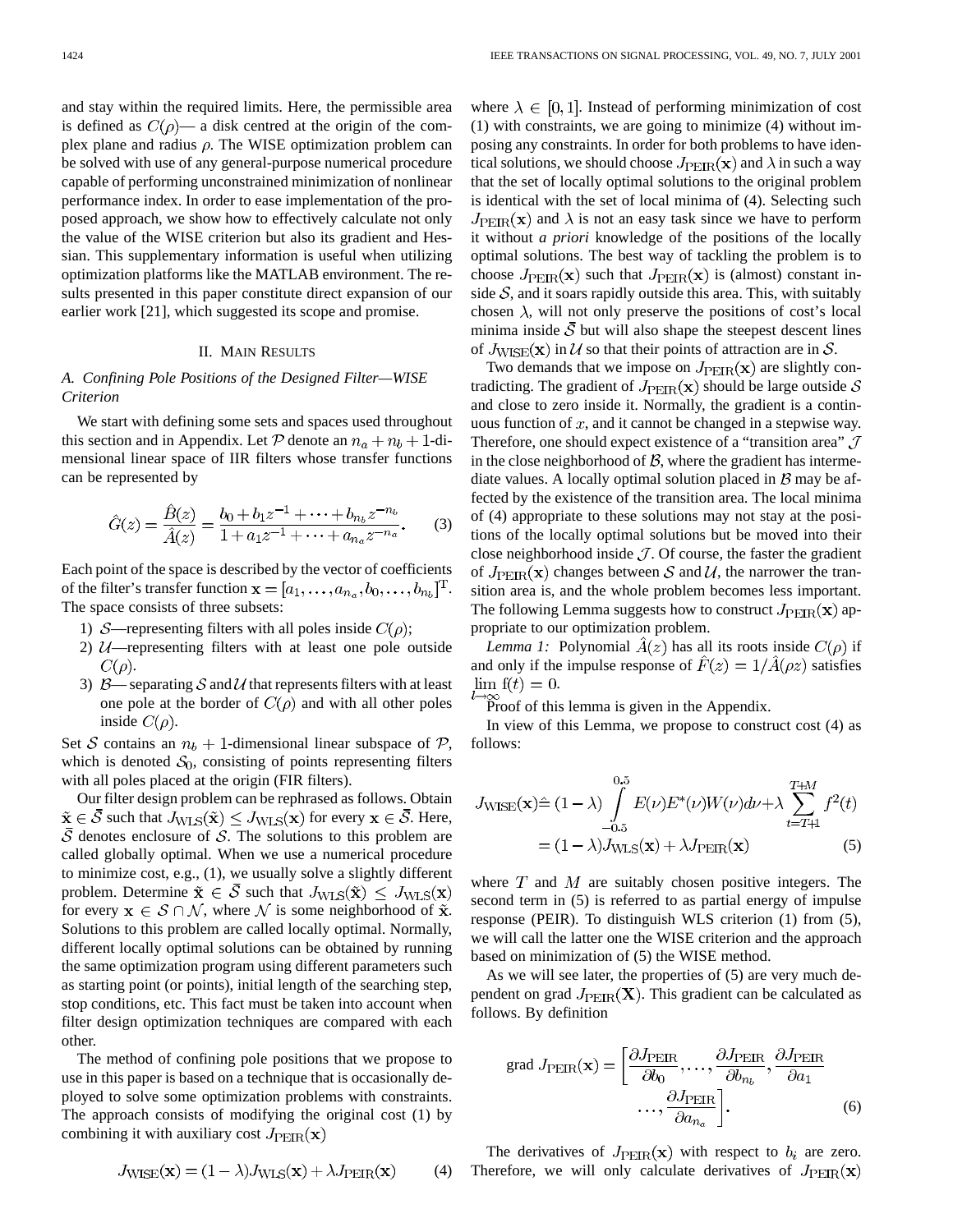with respect to  $a_i$ ,  $i = 1, \ldots, n_a$ . It follows from (5) that . Since

$$
\frac{\partial}{\partial a_i} f(t) = \frac{\partial}{\partial a_i} \int_{-0.5}^{0.5} \hat{F}(e^{j2\pi\nu}) e^{j2\pi\nu t} d\nu
$$

$$
= - \int_{-0.5}^{0.5} \frac{\rho^{-i} e^{j2\pi\nu (t-i)}}{\hat{A}^2(\rho e^{j2\pi\nu})} d\nu
$$

$$
= - \rho^{-i} f_2(t-i) \tag{7}
$$

therefore

$$
\frac{\partial J_{\text{PEIR}}}{\partial a_i} = -2\rho^{-i} \sum_{t=T+1}^{T+M} f(t) f_2(t-i) \tag{8}
$$

where  $f_2(t)$  is the impulse response of  $1/A^2(\rho z)$ 

Now, we have to decide how to choose the values of the WISE-specific parameters:  $T, M$ , and  $\lambda$  such that the gradients of the costs (1) and (5) are (almost) identical inside S and the steepest descent lines of (5) that start in  $U$  converge to  $S$ . Although it is difficult, if possible at all, to give a precise formula that would produce the best values for those three numbers, it is still possible to provide practical guidelines that allow the designer to make a sensible choice of their values. Lemma 2 gives a few properties of  $J_{\rm PEIR}(\mathbf{x})$ , knowledge of which will help to formulate guidelines for selecting T, M, and  $\lambda$ 

Let  $||\mathbf{x}|| = \sqrt{\sum_{i=1}^{n_a} a_i^2}$  and grad  $J(\mathbf{x})||_2 = \sqrt{\sum_{i=0}^{n_b} (\partial J(\mathbf{x})/\partial b_i)^2 + \sum_{i=1}^{n_a} (\partial J(\mathbf{x})/\partial a_i)^2}$ . Note that  $\|\cdot\|$  is a pseudo-norm since  $\|\mathbf{x}\|$  can be zero even through  $x \neq 0$ . On the other hand,  $|| \cdot ||_2$  is the Euclidean norm (length) of its argument.

*Lemma 2:* If  $M = n_a, T \geq n_a$ , then

- a)  $J_{\rm PEIR}(\mathbf{x}) = 0$  if and only if  $\mathbf{x} \in \mathcal{S}_0$ ;
- b)  $\lim_{\|\mathbf{x}\| \to \infty} J_{\text{PEIR}}(\mathbf{x}) = \infty$
- c) grad  $J_{\text{PEIR}}(\mathbf{x}) = 0$  if and only if  $\mathbf{x} \in \mathcal{S}_0$ ;
- d)  $\lim_{\|\mathbf{x}\| \to \infty} \|\text{grad } J_{\text{PEIR}}(\mathbf{x})\|_2 = \infty;$
- e) if  $\mathbf{x} \in \mathcal{S}$  then  $\lim_{T \to \infty} ||\text{grad } J_{\text{PER}}(\mathbf{x})|| = 0$ .
- Proof of this lemma is given in the Appendix.

It follows from Lemma 2(c) that if  $M = n_a, T \geq n_a$ , and  $\lambda = 1$ , then  $J_{\text{WISE}}(\mathbf{x}) \neq 0$  for every  $\mathbf{x} \in \overline{U}$ . Since grad  $J_{\text{wise}}(\mathbf{x})$  is a continuous function of  $\lambda$  therefore there exists  $\varepsilon > 0$  such that for every  $\mathbf{x} \in \mathcal{U}$  grad  $J_{\text{wise}}(\mathbf{x}) \neq 0$  for  $\lambda \in [1 - \varepsilon, 1 + \varepsilon]$ . This implies that if  $1 - \varepsilon < \lambda < 1$ , then  $J_{\text{wise}}(\mathbf{x})$  has no local minima in  $\overline{U}$  or, in other words, all its local minima are located inside  $S$ . In such a case, minimizing (5) yields a stable filter. In the reminder of this paper, we will assume that  $M = n_a$ , although  $M > n_a$  can do the job as well.

Now, we need to make sure that  $\|\text{grad } J_{\text{PEIR}}(\mathbf{x})\|_2$  is sufficiently small inside S so that grad  $J_{\text{wise}}(\mathbf{x})$  in this area is dominated by grad  $J_{\text{WLS}}(\mathbf{x})$  and very large in  $\mathcal{U}$  so that grad  $J_{\text{wise}}(\mathbf{x})$ is dominated by  $J_{\text{PEIR}}(\mathbf{x})S$  outside S. Thesis (e) of Lemma 2 suggests that we can achieve at least the first goal by selecting sufficiently large value of  $T$ . The discussion below will give us better understanding of how T affects the size of grad  $J_{\rm PEIR}(\mathbf{x})$ and will help to choose its value in a rational way.

It can be easily checked that the impulse responses and  $f_2(t)$  used in (8) are given by  $f(t)$  $f(t)$  $\equiv$ 

 $\sum_{i=1}^{m} g_i(t) (p_i/\rho)^t$  and  $f_2(t) = \sum_{i=1}^{m} h_i(t) (p_i/\rho)^t$ , where  $g_i(t)$  and  $h_i(t)$  are polynomials of degrees  $k_i - 1$  and  $2k_i - 1$ , respectively. It follows from (8) that  $t \geq T$ . In the subsequent discussion, we will use this fact to approximate grad  $J_{\text{PEIR}}(\mathbf{x})$  and its length with the dominant components. To simplify discussion, we assume that  $|p_1| > |p_2|$  and  $|p_2| \geq |p_3| \geq \cdots \geq |p_m|$ , although similar results can be derived even when  $|p_1| = |p_2|$ . Note that

$$
f(t) = g_1(t) \left(\frac{p_1}{\rho}\right)^t \left(1 + \sum_{k=2}^m \frac{g_k(t)}{g_1(t)} \left(\frac{p_k}{p_1}\right)^t\right) = g_1(t) \left(\frac{p_1}{\rho}\right)^t \left(1 + o(t^{-1})\right)
$$
(9)

where  $o(x)$  is a function such that  $\lim_{x\to 0} (o(x)/x) = 0$ . Let  $g_1(t) = \alpha_{k_1-1} t^{k_1-1} + \cdots + \alpha_0$ . Then

$$
g_1(t) = \alpha_{k_1 - 1} t^{k_1} - 1 \left( 1 + \frac{\alpha_{k_1 - 2}}{\alpha_{k_1 - 1}} t^{-1} + \dots + \frac{\alpha_0}{\alpha_{k_1 - 1}} t^{-m_1} \right)
$$
  
=  $\alpha_{k_1 - 1} t^{k_1 - 1} \left( 1 + o(t^{-0.5}) \right)$ . (10)

Hence

$$
f(t) = \alpha_{k_1 - 1} t^{k_1 - 1} \left(\frac{p_1}{\rho}\right)^t \left(1 + o(t^{-1})\right) \left(1 + o(t^{-0.5})\right). \tag{11}
$$

In a similar way

$$
f_2(t) = \beta_{2k_1 - 1} t^{2k_1 - 1} \left(\frac{p_1}{\rho}\right)^t \left(1 + o(t^{-1})\right) \left(1 + o\left(t^{-0.5}\right)\right). \tag{12}
$$

Since  $(t-i)^{2k_1-1} = t^{2k_1-1}(1+o(t^{-0.5}))$ , we can combine (8) with  $(11)$  and  $(12)$  to obtain

$$
\frac{\partial J_{\text{PEIR}}}{\partial a_i} \approx -2\rho^{-i} \sum_{t=T+1}^{T+M} \alpha_{k_1-1} \beta_{2k_1-1} t^{3k_1-2} \left(\frac{p_1}{\rho}\right)^{2t-i}
$$

$$
= \rho^{-i} \gamma \sum_{\tau=1}^{M} (T+\tau)^{3k_1-2} \left(\frac{p_1}{\rho}\right)^{2(T+\tau)-i} \tag{13}
$$

where  $\gamma = -2\alpha_{k_1-1}\beta_{2k_1-1}$ . By extracting the dominant components of (13), we obtain

$$
\frac{\partial J_{\text{PEIR}}}{\partial a_i} \approx \gamma T^{3k_1 - 2} \left(\frac{p_1}{\rho}\right)^{2T} p_1^{-i} \sum_{\tau=1}^M \left(\frac{p_1}{\rho}\right)^{2\tau}.
$$
 (14)

Now, we can approximate  $\|\text{grad } J_{\text{PEIR}}(\mathbf{x})\|_2$  as

 $\left\| \text{grad } J_{\text{PEIR}}(\mathbf{x}) \right\|_2$ 

$$
\approx |\gamma| T^{3k_1-2} \left( \frac{|p_1|}{\rho} \right)^{2T} \left| \sum_{\tau=1}^{M} \left( \frac{p_1}{\rho} \right)^{2\tau} \right| \sqrt{\sum_{i=1}^{M} |p_1^{-2}|^i}.
$$
 (15)

It is clearly visible from (15) that if  $|p_1| < \rho$ , then for sufficiently large values of T ||grad  $J_{\text{PER}}(\mathbf{x})$ ||<sub>2</sub> is small. On the other hand, when  $|p_1| > \rho$ , then  $||\text{grad } J_{\text{PEIR}}(\mathbf{x})||_2$  is large. We propose to choose  $T$  in such a way that when the point  $x$  moves across the transition area  $J$ , the gradient increases its length certain amount of times. Let the transition area be described by limits imposed on  $p_1 : |p_1| \in [\rho_{\min}, \rho_{\max}]$ , where  $\rho_{\min} < \rho$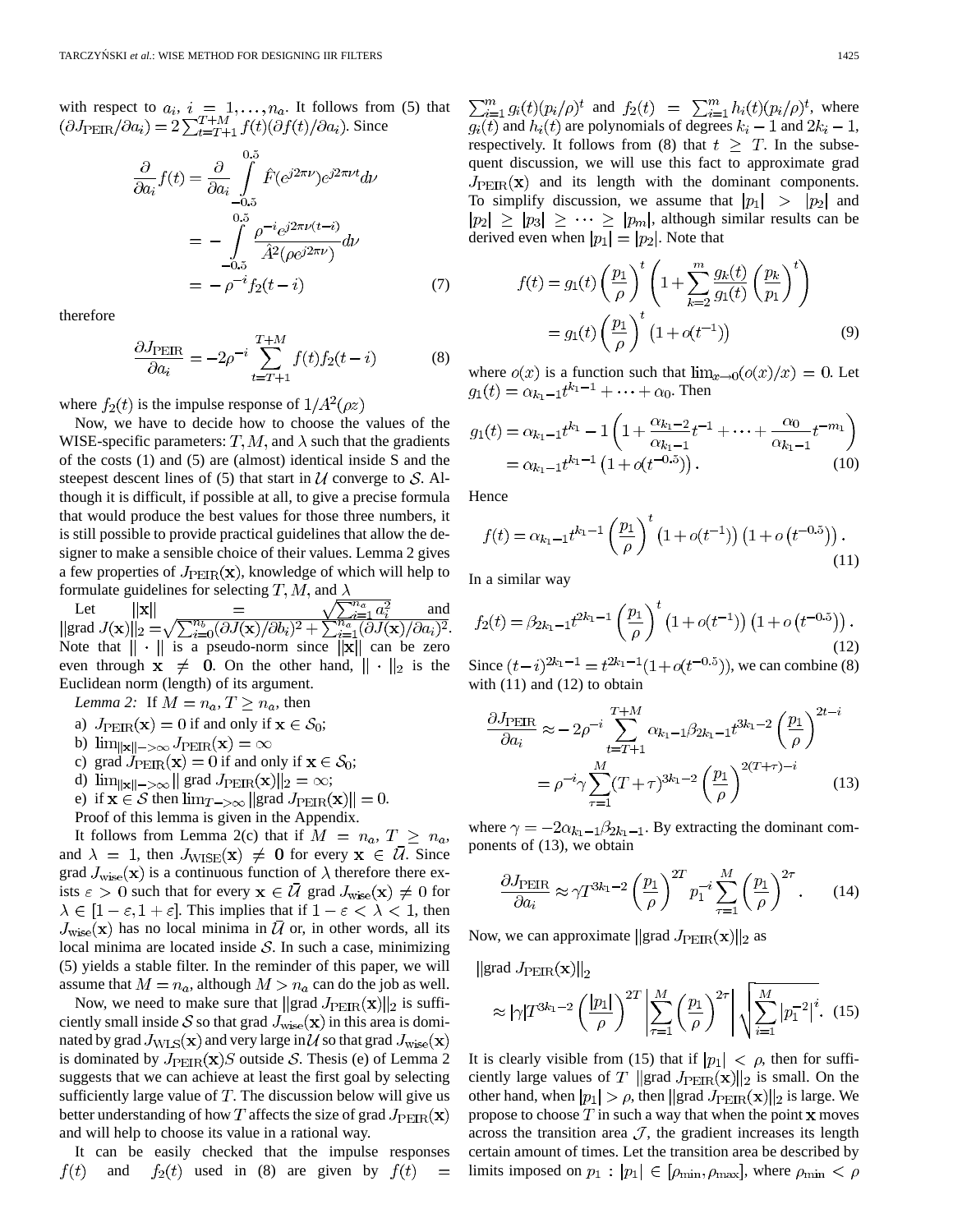and  $\rho_{\text{max}} > \rho$ . Let  $\mathbf{x}_{\text{min}}$  be the point in P appropriate to  $|p_1| = \rho_{\min}$  and  $\mathbf{x}_{\max}$  be the point appropriate to  $|p_1| = \rho_{\max}$ . Define  $\eta \hat{=} (\|\text{grad } J_{\text{PEIR}}(\mathbf{x}_{\text{max}}) \|_2) / (\|\text{grad } J_{\text{PEIR}}(\mathbf{x}_{\text{min}}) \|_2).$ We will demand that  $\eta$  is sufficiently large. It follows from (15) that

$$
\eta \approx \frac{\left| \sum_{\tau=1}^{M} \left( \frac{p_{1\max}}{\rho} \right)^{2\tau} \right| \sqrt{\sum_{i=1}^{M} \rho_{\max}^{-2i}}}{\left| \sum_{\tau=1}^{M} \left( \frac{p_{1\min}}{\rho} \right)^{2\tau} \right| \sqrt{\sum_{i=1}^{M} \rho_{\min}^{-2i}}} \left( \frac{\rho_{\max}}{\rho_{\min}} \right)^{2T}
$$
\n
$$
= \kappa \left( \frac{\rho_{\max}}{\rho_{\min}} \right)^{2T} . \tag{16}
$$

Assuming that the transition area is very thin and, hence,  $x$  does not drift away much inside  $\mathcal J$  when travelling from  $\mathbf x_{\min}$  to  $\mathbf{x}_{\text{max}}$  so that  $\mathbf{x}_{\text{min}} \approx \mathbf{x}_{\text{max}}$ , we can claim that  $p_{1\text{max}} \approx p_{1\text{min}}$ and  $\rho_{\text{max}} \approx \rho_{\text{min}}$ . In such a case,  $\kappa \approx 1$ , and

$$
\eta \approx \left(\frac{\rho_{\text{max}}}{\rho_{\text{min}}}\right)^{2T}.\tag{17}
$$

Therefore, if we demand that  $\eta > 10^N$ , then we should choose  $T$  such that

$$
T > \frac{0.5N}{(\log_{10}(\rho_{\text{max}}) - \log_{10}(\rho_{\text{min}}))}.
$$
 (18)

It follows from (18) that one can narrow down the transition area  $\mathcal J$  and/or enlarge the ratio  $\eta$  between the values of  $J_{\rm PEIR}(\mathbf x)$  on both sides of  $\mathcal J$  by increasing  $T$ . For example, if we demand that  $\rho_{\text{max}} = 1.005 \rho$ ,  $\rho_{\text{min}} = 0.995 \rho$  and  $\eta > 10^N$ , then we obtain  $T > 115N$ . However, if we select  $\rho_{\text{max}} = 1.003\rho$ ,  $\rho_{\text{min}} =$ 0.997 $\rho$ , then the recommendation is  $T > 192N$ . The authors' experience shows that usually, it suffices to take  $T \in [100, 500]$ .

Even if the ratio between  $\|\text{grad } J_{\text{PEIR}}(\mathbf{x})\|_2$  inside U and inside  $S$  is very large, we still have no guarantee that grad  $J_{\text{WISE}}(\mathbf{x})$  in these areas is dominated by grad  $J_{\text{PEIR}}(\mathbf{x})$ and grad  $J_{\text{WLS}}(\mathbf{x})$ , respectively. However, we can gain this confidence if  $\lambda$  is chosen so that  $\lambda$ ||grad  $J_{\rm PEIR}(\mathbf{x})$ || and  $(1 - \lambda)$ ||grad  $J_{\text{WLS}}(\mathbf{x})$ || are approximately equal in B. Note that when  $\mathbf{x} \in \mathcal{B}$ , then  $|p_1| = \rho$ . It follows from (15) that in a typical case when  $k_1 = 1$ 

$$
\|\text{grad }\lambda J_{\text{PEIR}}(\mathbf{x})\|_{2} \approx \lambda |\gamma| TM \sqrt{\sum_{i=1}^{M} \rho^{-2i}}.
$$
 (19)

Hence, the value of  $\lambda$  that matches the lengths of both weighted gradients is inverse proportional to  $T$ . Our experience shows that for the values of  $T$  recommended in this paper, a sensible choice of  $\lambda$  is in the range  $[10^{-10}, 10^{-3}]$ . It is worth noting that the larger  $T$  is the less sensitive is the resultant filter to the value of  $\lambda$ . This fact is clearly illustrated in Example 3.

## *B. Gradient and Hessian of the Cost Function*

Cost (5) can be minimized with use of practically any general-purpose numerical algorithm capable of solving multidimensional, nonlinear optimization problem without constraints. Normally, such algorithms require access to a subroutine calculating the cost to be minimized. More sophisticated and usually more efficient procedures may also need access to the gradient and even the Hessian of the cost [22]. Therefore, we provide here analytical formulation of these derivatives and formulate practical guidelines on how to calculate them numerically.

The gradient of the WISE cost can be obtained analytically by using

$$
\frac{\partial J_{\text{WISE}}(\mathbf{x})}{\partial b_k} = 2(1 - \lambda) \int_{-0.5}^{0.5} \frac{E(\nu)W(\nu)}{A^*(\nu)}
$$
  
\n
$$
\times e^{j2\pi\nu k} d\nu \quad 0 \le k < n_b,
$$
\n(20)  
\n
$$
\frac{\partial J_{\text{WISE}}(\mathbf{x})}{\partial a_l} = -2(1 - \lambda) \int_{-0.5}^{0.5} \frac{E(\nu)G^*(\nu)}{A^*(\nu)^2} W(\nu) e^{j2\pi\nu l} d\nu
$$
  
\n
$$
-2\lambda \rho^{-l} \sum_{t=T}^{T+M} f(t) f_2(t-l) \quad 0 < l < n_a.
$$
\n(21)

The Hessian of  $J_{\text{WISE}}(x)$  can be obtained from

$$
\frac{\partial^2 J_{\text{WISE}}(\mathbf{x})}{\partial b_k \partial b_l} = 2(1 - \lambda) \int_{-0.5}^{0.5} \frac{W(\nu)}{|A(\nu)|^2} \times \exp[j2\pi\nu(k-l)] d\nu \quad 0 \le k, l < n_b \quad (22)
$$
\n
$$
\frac{\partial^2 J_{\text{WISE}}(\mathbf{x})}{\partial b_k \partial a_l} = -2(1 - \lambda) \times \left( \int_{0.5}^{0.5} \frac{G(\nu)W(\nu)}{|A(\nu)|^2} \exp[j2\pi\nu(k-l)] d\nu + \int_{-0.5}^{0.5} \frac{E(\nu)W(\nu)}{A^*(\nu)^2} \times \exp[j2\pi\nu(k+l)] d\nu \right)
$$
\n
$$
0 \le k < n_b, \quad 0 < l < n_a, \quad (23)
$$
\n
$$
\frac{\partial^2 J_{\text{WISE}}(\mathbf{x})}{\partial a_k \partial a_l} = (1 - \lambda) \left( 2 \int_{-0.5}^{0.5} \frac{|G(\nu)|}{|A(\nu)|}^2 W(\nu) e^{j2\pi\nu(k-l)} d\nu + 4 \int_{-0.5}^{0.5} \frac{E(\nu)G^*(\nu)}{A^*(\nu)^2} W(\nu) \times \exp[j2\pi\nu(k+l)] d\nu \right)
$$
\n
$$
+ \lambda e^{-k-l} \sum_{l=0}^{T+M} (2f_0(t-k) f_0(t-l))
$$

+4
$$
f(t)f_3(t-k-l)
$$
)  $0 < k, l < n_a$  (24)

where  $f_3(t)$  is the impulse response of  $1/A^3(\rho z)$ .

# *C. Practical Aspects of Calculating the Cost and Its Derivatives*

It follows from  $(5)$  and  $(20)$ – $(24)$  that every time we need to find out the values of the cost  $J_{\text{WISE}}(\mathbf{x})$  and its derivatives, we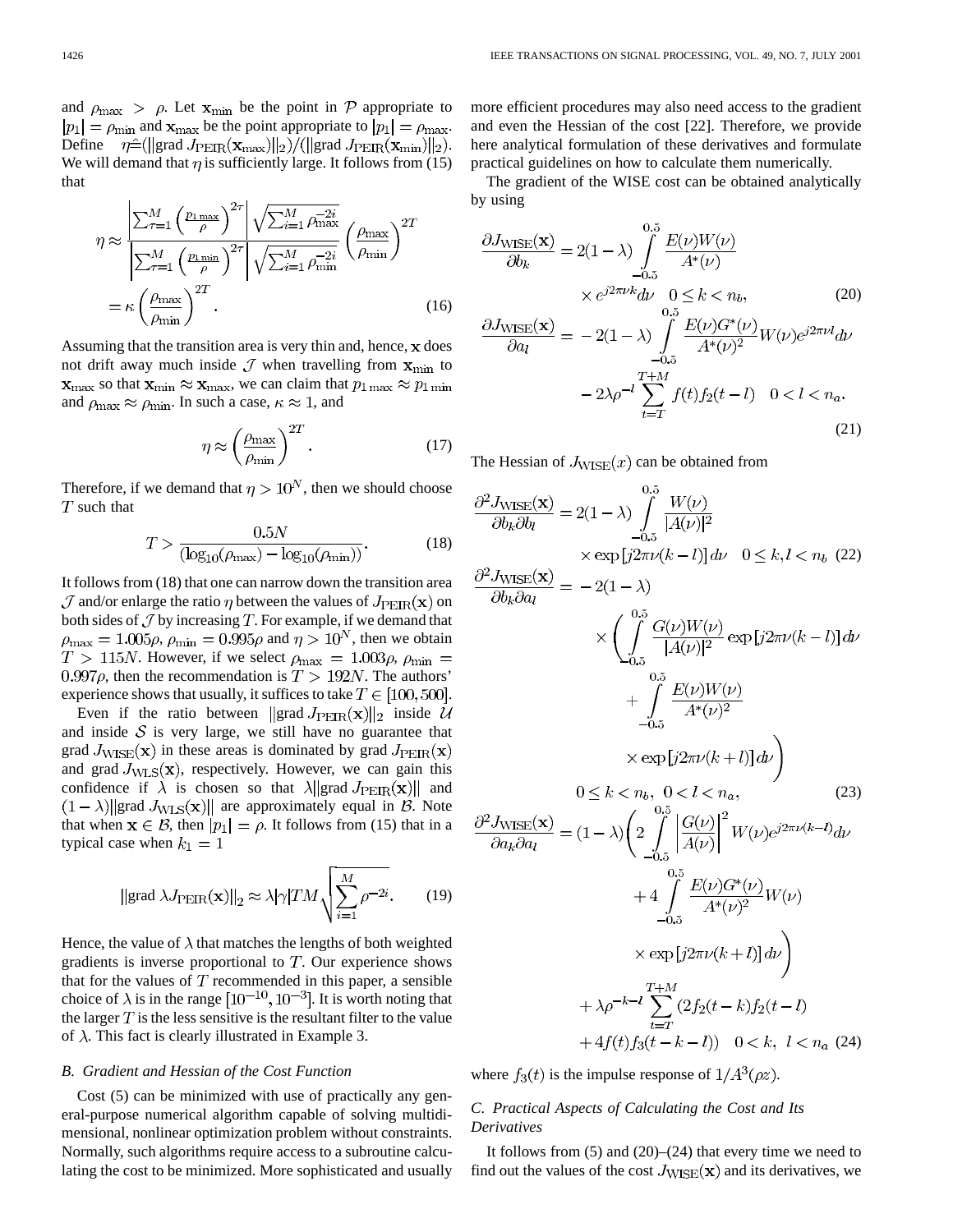have to calculate a few integrals. In a few benign cases, the expressions will have forms permitting closed-form integration to be done, but in most situations, we propose to use approximation of the integrals with finite sums. Since the function integrated in (5) is periodic, we can approximate the integral in that expression as follows:

$$
\int_{-0.5}^{0.5} E(\nu) E^*(\nu) W(\nu) d\nu = \int_{0}^{1} E(\nu) E^*(\nu) W(\nu) d\nu
$$

$$
\approx \frac{1}{N} \sum_{n=0}^{N-1} E(\frac{n}{N}) E^*(\frac{n}{N}) W(\frac{n}{N}).
$$
\n(25)

In a similar way, we can tackle integrals in  $(20)$ – $(24)$ . For example, integrals in (20) and (22) can be approximated with

$$
\int_{-0.5}^{0.5} \frac{E(\nu)W(\nu)}{A^*(\nu)} e^{j2\pi\nu k} d\nu
$$
\n
$$
\approx \frac{1}{N} \sum_{n=0}^{N-1} \frac{E\left(\frac{n}{N}\right)W\left(\frac{n}{N}\right)}{A^*\left(\frac{n}{N}\right)} e^{j2\pi\frac{k n}{N}} \qquad (26)
$$
\n
$$
\int_{-0.5}^{0.5} \frac{W(\nu)}{|A(\nu)|^2} \exp[j2\pi\nu(k-l)] d\nu
$$
\n
$$
\approx \frac{1}{N} \sum_{n=0}^{N-1} \frac{W\left(\frac{n}{N}\right)}{|A\left(\frac{n}{N}\right)|^2} \qquad \times \exp\left[j2\pi\frac{n(k-l)}{N}\right] \hat{=} \tilde{I}_{bb}(k-l). \qquad (27)
$$

Note that all summations that replace integrals in (20)–(24) are in fact inverse discrete fourier transforms (IDFTs) of appropriate spectra. Time and computational effort can be saved by deploying here the inverse FFT algorithm, provided that  $N$  exceeds sufficiently  $n_a + n_b$ . The only problem with this approach is that the argument  $k-l$  that appears in (22)–(24) can go negative. When inverse FFT is used in formulas similar to (27), the argument is allowed to vary only between 0 and  $N-1$ . This limitation can be overcome by exploiting periodicity of the IDFT, e.g.,  $I_{bb}(k-l) = I_{bb}[(k-l) \bmod N].$ 

It is worth mentioning that the approximated gradient and Hessian calculated with use of formulas similar to (26) and (27) are in fact the accurate gradient and Hessian of the approximated cost function calculated with use of (25). Therefore, when approximations like (25) and (27) are applied for calculating the cost, its gradient, and the Hessian, the original problem of minimizing  $(5)$  is practically replaced with the demand of minimizing a summed version of the WISE criterion

$$
\tilde{J}_{\text{WISE}}(\mathbf{x}) = \frac{1 - \lambda}{N} \sum_{n=0}^{N-1} E\left(\frac{n}{N}\right) E^*\left(\frac{n}{N}\right) W\left(\frac{n}{N}\right) + \lambda \sum_{t=T}^{T+M} f(t)^2.
$$
\n(28)

#### III. NUMERICAL EXAMPLES

In this section, we present examples of designing digital filters using WISE approach. The method has been implemented in MATLAB with use of the Optimization Toolbox, version 2. To minimize cost (28), we have used function *fminunc*[22], which is capable of solving nonlinear minimization problems without constraints. The function utilizes both the gradient and the Hessian of the cost.

## *A. Example 1*

In the first example, we design a high-pass filter whose specifications were proposed in [11]. The required frequency response is

$$
H(\nu) = \begin{cases} e^{-j24\pi\nu}, & \text{if } |\nu| > 0.25\\ 0, & \text{if } |\nu| < 0.25 \end{cases}
$$
 (29)

and the size of the filter is described by  $n_a = n_b = 14$ . To allow a transition band in the filter's response, we introduce a weight function in a similar way to what was done in [11]:  $W(\nu) = 0$ if  $|\nu| \in [0.2375, 0.2625]$ ; otherwise,  $W(\nu) = 1$ . In order to stabilize the filter, we chose  $\rho = 1$  and created the following WISE criterion:

$$
J_{\text{WLS}} = 0.9999 \int_{-0.5}^{0.5} |G(\nu) - H(\nu)|^2 W(\nu) d\nu + 0.0001 \sum_{t=500}^{513} f(t)^2.
$$
 (30)

The results are compared to those presented in [11]. Fig. 1 shows the plots of magnitude of weighted frequency response errors for both filters. Note that the results obtained by WISE method compare very favorably with the outcome of [11]. The reason for the difference in the quality of the filters is that WISE method allowed the search for solution throughout the whole space of stable filters, whereas the approach in [11] restricted the search to a subset described  $Re[A(\nu)] > 0$ ; see iii) in Section III of this paper. Fig. 2 shows the plots of  $\text{Re}[A(\nu)]$  for both filters. It is obvious from these plots that filter that we designed was excluded from the set of admissible solutions in [11].

## *B. Example 2*

This example shows how the WISE method can be utilized to design filters that are optimal in the sense of weighted Chebyshev norm. This objective is achieved with use of a modified Lawson's algorithm. We follow, to some extend, the concept that was successfully applied for FIR filters [2]. The basic idea of the approach is to solve a sequence of WLS (in FIR case) or WISE (in IIR case) problems with the weight function being modified as follows:

$$
W_k(\nu) = W_{k-1}(\nu) \text{envel } (|W_0(\nu)E_{k-1}(\nu)|). \tag{31}
$$

Here,  $W_0(\nu)$  denotes the weight for the Chebyshev norm, whereas envel  $(|W_0(\nu)E_{k-1}(\nu)|)$  is the envelope of the magnitude of the weighted frequency response error. The objective is to design a filter that minimizes  $\max |W_0(\nu)E(\nu)|$ . The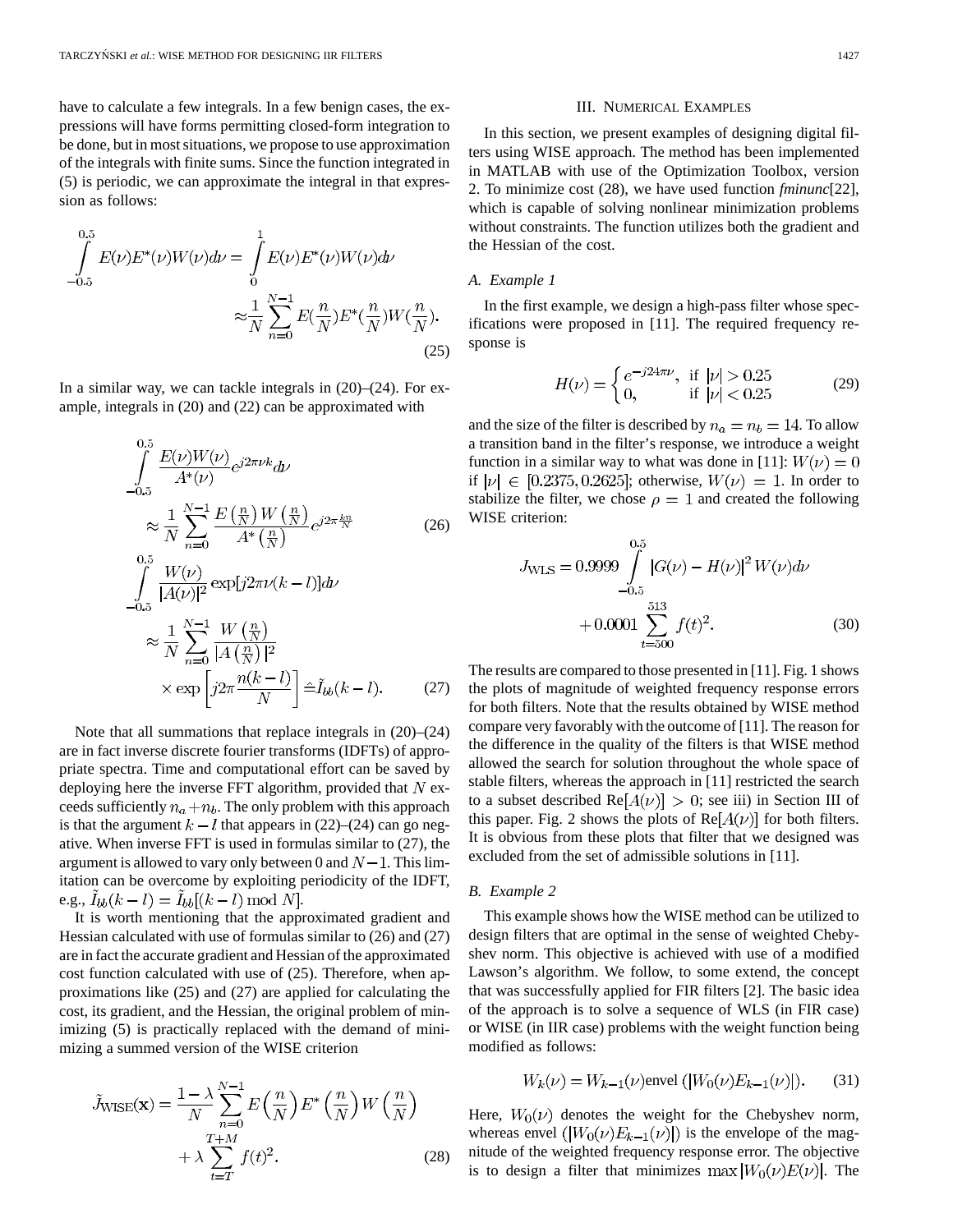

Fig. 1. Magnitude of frequency response error for both filters.

filter that we attempted here was a two-band filter whose ideal frequency response was given by

$$
H(\nu) = \begin{cases} \exp(-j2\pi\nu 14.3), & \text{when } |\nu| < 0.25\\ 0.5 \exp(-j2\pi\nu 20), & \text{otherwise.} \end{cases}
$$
 (32)

Note that the required delay of the filter is 14.3 samples in the low-frequency band and 20 samples in the high-frequency band. Moreover, the required magnitude response of the filter drops down from unity in the low-frequency band to 0.5 in the high frequencies. We allow a narrow transition band by using the following weight function for the Chebyshev norm:

$$
W_0(\nu) = \begin{cases} 0, & \text{when } 0.23 < |\nu| < 0.27\\ 1, & \text{otherwise.} \end{cases} \tag{33}
$$

An additional requirement is that the maximum magnitude of the poles of the designed filter should not exceed  $\rho = 0.95$ . Here, we will design a family of optimal filters, each of them having 31 coefficients to tune, i.e.,  $n_a + n_b + 1 = 31$ . We start with FIR filter  $(n_a = 0)$  and then gradually increase this number, ending up with so-called all-pole structure  $(n_a = 30, n_b = 0)$ . For the needs of the PEIR part of the criterion, we always use  $T = 300$ ,  $M = n_a$ , and  $\lambda = 0.00001$ . Table I shows the value of the weighted Chebyshev norm obtained for filters with  $n_a \in [0, 15]$ . Notice that the best IIR filter was obtained when  $n_a = 2$ . Fig. 3 shows the weighted magnitude of the frequency response error for FIR filter and for the best IIR filter. Finally, Fig. 4 shows phase delays and Fig. 5 magnitude responses of these filters. Note that the IIR filter is significantly better than its FIR counterpart.

# *C. Example 3*

This example illustrates how sensitive the WISE optimal filters are to the choice of T and  $\lambda$ . We analyze two features of the filters: their quality (as measured by WLS cost) and the largest magnitude of the filter poles.

The target frequency response is the same as in Example 2. The permissible radius for the filter poles is again  $\rho = 0.95$ . The structure of the filter is defined  $n_a = 4$  and  $n_b = 26$ . In this case, our objective is to design a filter that minimizes WLS cost rather



Fig. 2. Comparison of for both filters.

TABLE I VALUE OF THE WEIGHTED CHEBYSHEV NORM AS A FUNCTION OF THE NUMBER OF NONZERO POLES OF THE FILTER

| $n_{a}$  | $J_{Cheby}$ | $n_{a}$ | $J_{Cheby}$ | $n_{\rm a}$ | J <sub>Cheby</sub> | $n_{\rm a}$ | $J_{Cheby}$ |
|----------|-------------|---------|-------------|-------------|--------------------|-------------|-------------|
| $\bf{0}$ | 0.2605      | 4       | 0.1211      | 8           | 0.1452             | 12          | 0.1611      |
|          | 0.2625      |         | 0.1236      | 9           | 0.1191             | 13          | 0.5744      |
| -2       | 0.1133      | 6       | 0.1180      | 10          | 0.1859             | 14          | 0.5590      |
| 3        | 0.1141      |         | 0.1182      |             | 0.1755             | 15          | 0.7232      |



Fig. 3. Frequency response error of FIR and two-pole IIR filter.



Fig. 4. Comparison of phase delays of FIR and IIR filters.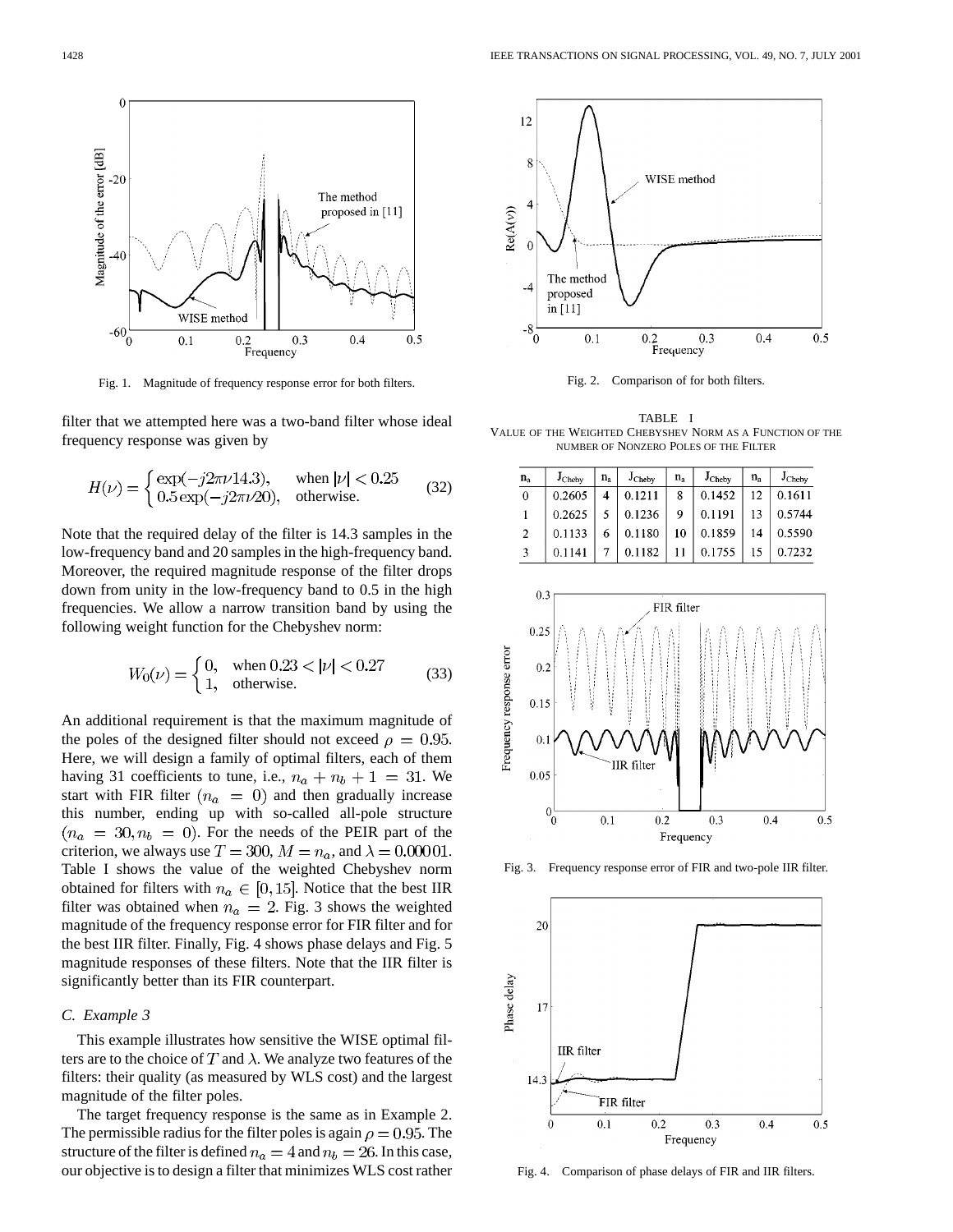

Fig. 5. Magnitude responses of FIR and two-pole IIR filters.



Fig. 6. Sensitivity of WISE-optimal filters to values of  $T$  and  $\lambda$ . Solid lines: WLS cost. Dashed lines: maximum radius of poles.

than the Chebyshev norm of the weighted error. Function (39) is used as the weight in WLS part of the WISE criterion. We set  $M = 4$ . The other two WISE-specific parameters are varied. T takes three different values (300, 500, and 700), whereas  $\lambda$ changes on a logarithmic scale between  $10^{-20}$  and 0.99. For each pair  $(T, \lambda)$ , we design a WISE optimal filter and record its quality, as measured by WLS criterion, and the largest radius of the filter poles. The results are shown in Fig. 6. Note that both analyzed features of the filter are not very sensitive to the choice of  $\lambda$ . Moreover, the sensitivity decreases when T goes larger. Note that in this example, some minimum value of  $\lambda$  must be maintained to confine the poles to the interior of  $C(\rho)$ . If  $\lambda$  is increased above this value, the poles stay inside the permissible area, but the quality of the filter slightly deteriorates. Significant deterioration occurs when  $\lambda$  approaches 1.

Analysis of the results in this example suggests a simple method of verifying whether or not the value of  $\lambda$  was correctly chosen. First, if for  $\lambda = 0$  all poles of the filter are inside  $C(\rho)$ , then WISE design reduces to the WLS approach. Otherwise,  $\lambda$  should be increased until the largest magnitude of the filter poles equals  $\rho$ . It is also possible to check whether or not the value of  $T$  is properly chosen. If the quality of the filter designed with  $\lambda$  being tuned as described above does not change significantly when  $T$  increases, it means that  $T$  is sufficiently large, and the gradient of  $J_{\text{PER}}$  is small enough to allow the local minima of  $J_{\text{WISE}}$  to stay at the positions of local minima of  $J_{\text{WLS}}$  inside S. Such subtle tuning of T and  $\lambda$  is needed only when the designer needs to approach the optimal solution very closely. Otherwise, one or two iterations of choosing  $T$ and  $\lambda$  suffice to obtain a satisfactory filter.

#### IV. CONCLUSIONS

A new approach to designing IIR filters whose frequency responses approximate an arbitrarily chosen complex-valued function has been presented. The method allows control of pole positions of the designed filter by confining them to the interior of an origin-centred circle with selectable radius. The novelty of the approach consists in such reformulation of the problem that it can be solved as an optimization problem without constraints. This is achieved by expanding the popular WLS criterion to embrace another time-domain term—PEIR—which, if properly used, preserves local minima of the original cost inside the permissible area and removes all local minima outside it. The new criterion is called the weighted integral of the squared error (WISE). It is worth mentioning that if the WISE specific parameters are selected as recommended in this paper, then in the case of FIR design, the WISE criterion automatically collapses to WLS. Therefore, the new criterion can be considered to be a natural and seamless expansion of WLS. The gradient and the Hessian of the WISE cost function have been obtained to allow implementation of the method by using virtually all general-purpose optimization packages. The proposed approach has been tested on a number of design tasks and proved to be robust, efficient, and fast in delivering good quality results.

#### **APPENDIX**

#### *A. Proof of Lemma 1*

*Necessity*  $(\Rightarrow)$ : If  $\hat{A}(z)$  has all its roots inside  $C(\rho)$ , then  $\hat{F}(z)$  is stable, and its impulse response satisfies  $\sum_{t=0}^{\infty} \hat{f}(t) <$  $\infty$ . This implies that  $\lim_{t\to\infty} f(t) = 0$ .

*Sufficiency*  $(\Leftarrow)$ *:* 

Let  $f_m(t)$  be the impulse response of  $\hat{F}_m(z) = z^{-n_a}/\hat{A}(\rho z)$ . Since

$$
f(t) = f_m(t + n_a)
$$
 (A1)

it suffices to prove that if  $\lim_{t\to\infty} f_m(t) = 0$ , then polynomial  $A(z)$  has all its roots inside  $C(\rho)$ . We can model  $F_m(z)$  as a cascade of  $n_a$  first-order state space subsystems whose transfer functions are  $z^{-1}/(1-p_i(\rho z)^{-1})$ . Let the output of the *i*th subsystem is the input to the  $i+1$ st subsystem, and let the numbers  $p_i$  satisfy  $|p_1| \geq |p_2| \geq \cdots \geq |p_{n_a}|$ . By denoting the input, output, and the state of each subsystem as  $u_i, y_i$ , and  $s_i$ , respectively, we can build their state-space models:

$$
s_i(t+1) = p_i \rho^{-1} s_i(t) + u_i(t), \text{ for } i = 1, ..., n_a \text{ (A2)}
$$
  

$$
y_i(t) = s_i(t), \text{ for } i = 1, ..., n_a.
$$
 (A3)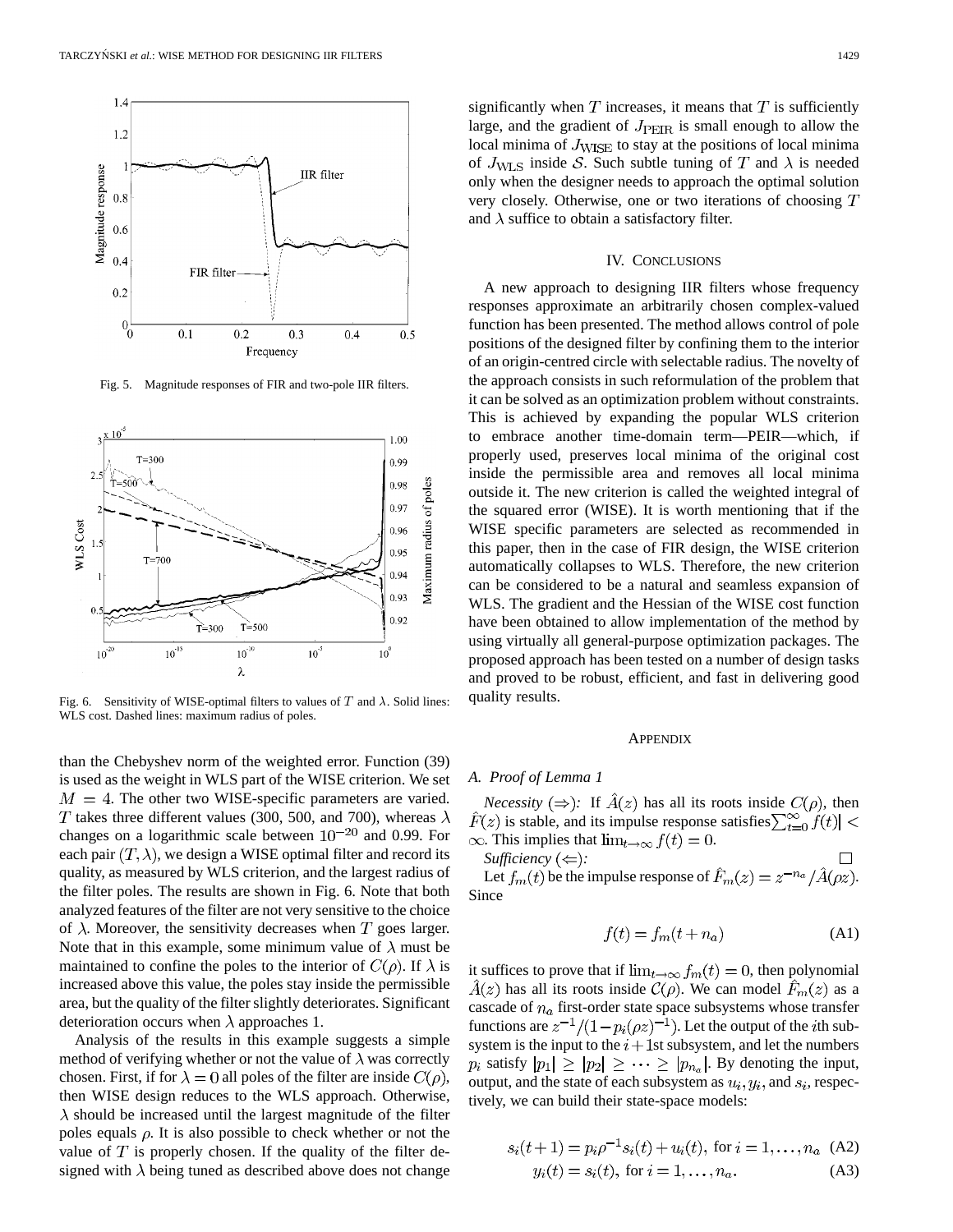These can be combined into one state-space model of  $F_m(z)$ with  $u(t) = u_1(t)$  being the input and  $y(t) = y_{n_a}(t)$  being the output signal

$$
\mathbf{s}(t+1) = \mathbf{As}(t) + \mathbf{Bu}(t)
$$
\n
$$
y(t) = \mathbf{Cs}(t)
$$
\n(A4)\n(A5)

where

$$
\mathbf{A} \hat{=} \begin{bmatrix} p_1 \rho^{-1}, & 0, & \cdots, & 0, & 0 \\ 1, & p_2 \rho^{-1}, & \cdots, & 0, & 0 \\ \vdots & \vdots & \ddots & \vdots & \ddots & \vdots \\ 0, & 0, & \cdots, & 1, & p_{n_a} \rho^{-1} \end{bmatrix}, \mathbf{B} \hat{=} \begin{bmatrix} 1 \\ 0 \\ \vdots \\ 0 \end{bmatrix}
$$
  

$$
\mathbf{C} \hat{=} [0, \ldots, 0, 1] \text{ and } s(t) \hat{=} \begin{bmatrix} s_1(t) \\ s_2(t) \\ \vdots \\ s_{n_a}(t) \end{bmatrix}.
$$

It follows from (A4) and (A5) that  $f_m(t) = \mathbf{CA}^t \mathbf{B}$ . If  $\lim_{t\to\infty} f_m(t) = 0$ , then  $\lim_{t\to\infty} \mathbf{f}_m(t) = 0$ , where

$$
\mathbf{f}_m(t) = [f_m(t), f_m(t+1), \dots, f_m(t+n_a-1)]_{\mathrm{T}}.
$$
 (A6)

Vector  $f_m(t)$  can be expressed as  $f_m(t) = O_M(s(t))$ , where the observability matrix  $O_M$  is given by  $O_M$  =  $[(\mathbf{A}^T)^0 \mathbf{C}^T, \dots, (\mathbf{A}^T)^{n_a-1} \mathbf{C}^T]^T$ . Since det $\mathbf{O}_M = 1$ , the observability matrix is not singular. Hence

$$
\mathbf{s}(t) = \mathbf{O}_{\mathbf{M}}^{-1} \mathbf{f}_m(t) \tag{A7}
$$

and  $\lim_{t\to\infty} s(t) = 0$ . Consequently,  $\lim_{t\to\infty} s_1(t) = 0$ . By using (A2), we obtain  $s_1(t) = (p_1 \rho^{-1})^t$ . Therefore,  $\rho > |p_1|$ . Since all other numbers  $p_i$  have magnitude no larger than  $p_1$ , we conclude that all of them are inside  $C(\rho)$ .  $\Box$ 

#### *B. Proof of Lemma 2*

*Thesis (a): Necessity*  $(\Rightarrow)$ : Note that  $J_{\text{PEIR}} = 0$  implies  $f(t) = 0, t = T + 1, T + 2,..., T + n_a$ . Using notation introduced in the proof of Lemma 1, we can describe this observation as  $f_m(T + 1 + n_a) = 0$ . It follows from (A7) that  $s(T + 1 + n_a) = 0$ , and consequently,  $s_1(T + 1 + n_a) = 0$ . Since  $s_1(T + 1 + n_a) = (p_1 \rho^{-1})^{T+1+n_a}$ , we conclude that  $p_1 = 0$ . This implies that  $p_i = 0$  for  $i = 1, 2, \dots m$ 

*Thesis (a): Sufficiency*( $\Leftarrow$ ): If  $x \in S_0$ , then  $\hat{F}(z) = 1$ . Therefore,  $f(t) = 0$  for  $t > 0$ . This implies that  $J_{\text{PEIR}} = 0$ .

*Thesis (b)*: Let  $\bar{\mathbf{x}} = [\bar{a}_1, \dots, \bar{a}_{n_a}, b_0, \dots, b_{n_b}] \in \mathcal{P}$  be such that  $\|\bar{\mathbf{x}}\| = 1$ . Denote the poles of the filter represented by  $\bar{x}$  as  $\bar{p}_1, \ldots, \bar{p}_m$ . Let  $X(\alpha) \in P$  represent a filter with zeros identical with zeros of  $\bar{\mathbf{x}}$  and poles  $[\alpha \bar{p}_1, \dots, \alpha \bar{p}_m]$ . It can be easily verified that  $\lim_{\alpha\to\infty}||x(\alpha)||\to\infty$ . Let  $\hat{F}(z)=\prod_{n=1}^{m}(1-\alpha)^n$  $\bar{p}_k \rho^{-1} z^{-1}$ )<sup>-k<sub>i</sub></sup> and  $\hat{F}_\alpha(z) = \prod_{k=1}^m (1 - (\alpha \bar{p}_k) \rho^{-1} z^{-1})_i^{-k}$ . Note that  $\hat{F}_{\alpha}(z) = \hat{F}(\alpha^{-1}z)$ . By using partial fraction expansion, we can represent  $\vec{F}(z)$  as

$$
\hat{F}(z) = \sum_{i=1}^{m} \frac{\sum_{l=0}^{k_i} c_{li} z^{-l}}{\left(1 - \bar{p}_k \rho^{-1} z^{-1}\right)^{k_i}}.
$$
 (A8)

Therefore

$$
\hat{F}_{\alpha}(z) = \sum_{i=1}^{m} \frac{\sum_{l=0}^{k_i} c_{li} \alpha^l z^{-l}}{(1 - \bar{p}_k \rho^{-1} \alpha z^{-1})^{k_i}}.
$$
 (A9)

The impulse response of  $F_{\alpha}(z)$  is  $f_{\alpha}(t) = \sum_{i=1}^{m}$  $\sum_{l=0}^{k_i} c_{li} \alpha^l (\alpha \bar{p}_i \rho^{-1})^{t-l} v_{k_i}(t-l)$ , where  $v_{k_i}(t)$  are polynomials whose coefficients depend only on the multiplicity of the appropriate pole, e.g.,  $v_1(t) = 1$ ,  $v_2(t) = t + 1$ ,  $v_3(t) = 0.5t^2 + 1.5t + 1$ , etc. Now, we obtain

$$
f_{\alpha}(t) = \alpha^{t} \sum_{i=1}^{m} \sum_{l=0}^{k_{i}} c_{li} (\bar{p}_{i} \rho^{-1})^{t-l} v_{k_{i}}(t-l) = \alpha^{t} \bar{f}(t). \tag{A10}
$$

It follows from (A10) and (5) that

$$
J_{\text{PEIR}}(\mathbf{x}(\alpha)) = \sum_{t=T+1}^{T+M} \alpha^{2t} \bar{f}^{2}(t).
$$
 (A11)

Let us impose an additional constraint on  $\bar{x}$ , namely, that  $J_{\rm PEIR}(\bar{\mathbf{x}}) \leq J_{\rm PEIR}(\mathbf{x})$  for all **x** such that  $\|\mathbf{x}\| = 1$ . Now, if we choose **x** such that  $||\mathbf{x}|| = ||\mathbf{x}(\alpha)||$ , then . Since  $\bar{\mathbf{x}} \notin S_0$  and therefore , we see that  $J_{\rm PEIR}(\mathbf{x}(\alpha))$  is a polynomial in  $\alpha$  with non-negative coefficients such that not all of them are zero. Hence,  $\lim_{\alpha \to \infty} J_{\text{PEIR}}(\mathbf{x}(\alpha)) = \infty$ . This implies that  $\lim_{\|\mathbf{x}\| \to \infty} J_{\text{PEIR}}(\mathbf{x}) = \infty$ 

*Thesis (c): Necessity*  $(\Rightarrow)$ : The initial  $n_b + 1$  elements of grad  $J_{\rm PEIR}(\mathbf{x})$  are always zero. Therefore, it suffices to prove that when grad  $_A J_{\text{PEIR}}(\mathbf{x}) = 0$ , then  $\mathbf{x} \in \mathcal{S}_0$ , where

grad 
$$
_{A}J_{\text{PEIR}}(\mathbf{x}) \hat{=} \begin{bmatrix} \frac{\partial J_{\text{PEIR}}(\mathbf{x})}{\partial a_{1}}, \dots, \frac{\partial J_{\text{PEIR}}(\mathbf{x})}{\partial a_{n_{a}}} \end{bmatrix}
$$
. (A12)

Since  $M = n_a$ , it follows from (8) that

$$
\text{grad}_A J_{\text{PEIR}}(\mathbf{x}) = -2[f(T + n_a) \times f(T + n_a - 1), \dots, f(T + 1)]\mathbf{H}_2 \mathbf{R}
$$
\n(A13)

where  $H_2$  is  $n_a \times n_a$  Hankel matrix shown in (A14) at the top of the next page, and  $\bf{R}$  is a diagonal matrix

$$
\mathbf{R} = \begin{bmatrix} \rho^{-1}, & 0, & \dots, & 0 \\ 0, & \rho^{-2}, & \dots, & 0 \\ \vdots & \vdots & \ddots & \vdots \\ 0, & 0, & \dots, & \rho^{-n_a} \end{bmatrix} .
$$
 (A15)

Since the length of one side of  $H_2(n_a)$  is not greater than the order of the system whose impulse response was used to gen-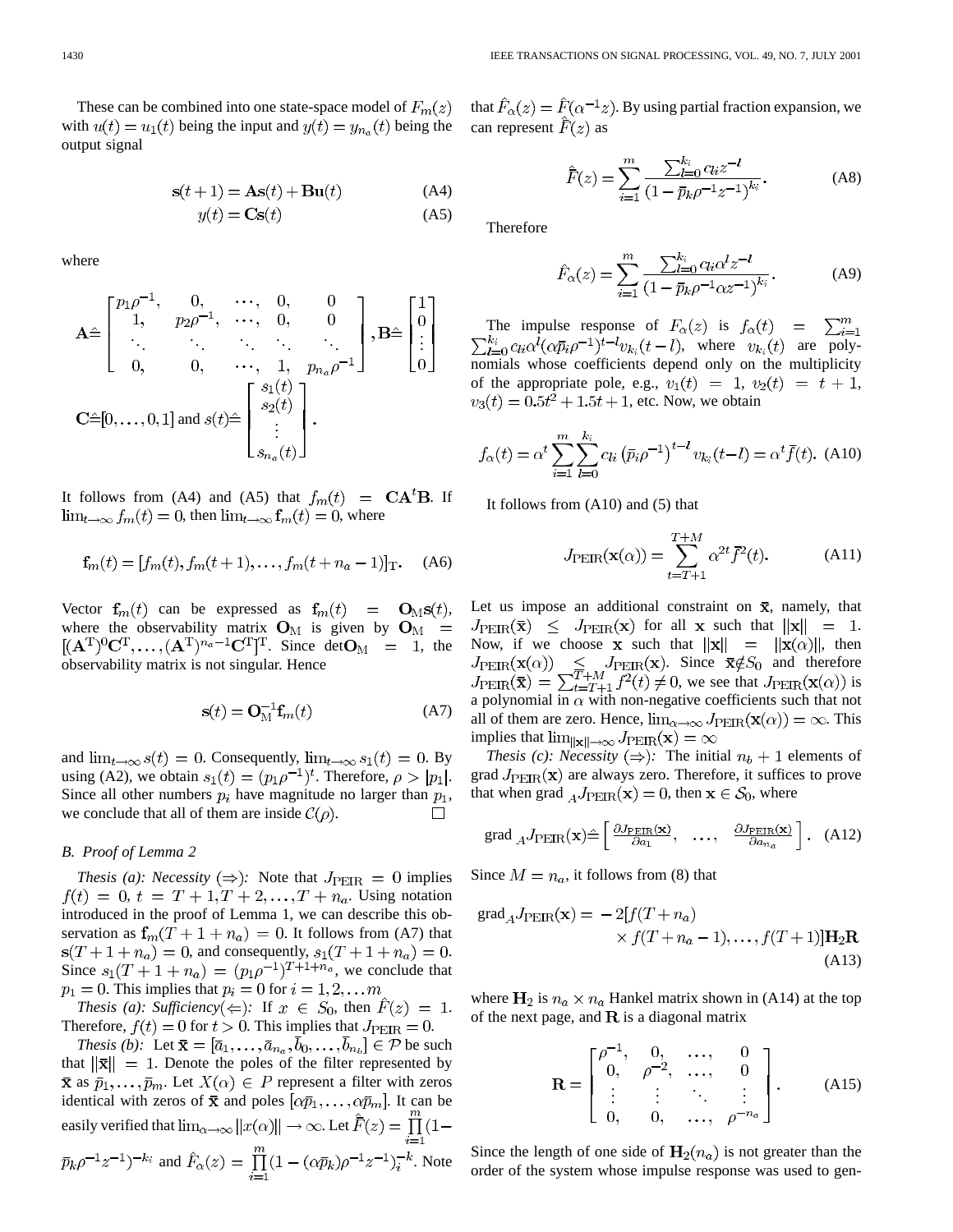$$
\mathbf{H}_{2} = \begin{bmatrix} f_{2}(T+n_{a}-1), & f_{2}(T+n_{a}-2), & \dots, & f_{2}(T) \\ f_{2}(T+n_{a}-2), & f_{2}(T+n_{a}-3), & \dots, & f_{2}(T-1) \\ \vdots & \vdots & \ddots & \vdots \\ f_{2}(T), & f_{2}(T-1), & \dots, & f_{2}(T-n_{a}+1) \end{bmatrix}
$$
(A14)

$$
\|\text{grad }_{A}J_{\text{PEIR}}(\mathbf{x})\|_{2} = 2\sqrt{[a_{1}, a_{2}, \dots, a_{n_{a}}] \mathbf{H} \mathbf{H}_{2} \mathbf{R} \mathbf{R}^{\text{T}} \mathbf{H}_{2}^{\text{T}} \mathbf{H}^{\text{T}}[a_{1}, a_{2}, \dots, a_{n_{a}}]^{\text{T}}
$$
(A18)

erate the matrix  $(\hat{F}_2(z) = 1/\hat{A}^2(\rho z)$  is of order  $2n_a$ ), then  $det(\mathbf{H}_2) \neq 0$  [23].

Now, note that the impulse response of  $F(z) = 1/A(\rho z)$ can be generated using recursive formula  $f(t)$  $-\sum_{i=1}^{n_a} \rho^{-1} a_i f(t-i)$ . Therefore, (A13) can be put as

$$
\text{grad } {}_{A}J_{\text{PEIR}}(\mathbf{x}) = -2[a_1, a_1, \dots, a_{n_a}] \mathbf{HH}_2 \mathbf{R}
$$
\n(A16)

where **H** is the  $n_a \times n_a$  Hankel matrix

$$
\mathbf{H} = \n\begin{bmatrix}\nf(T+n_a-1), & f(T+n_a-2), & \dots, & f(T) \\
f(T+n_a-2), & f(T+n_a-3), & \dots, & f(T-1) \\
\vdots & \vdots & \ddots & \vdots \\
f(T), & f(T-1), & \dots, & f(T-n_a+1)\n\end{bmatrix}.
$$
\n(A17)

Using arguments similar to those when  $H_2$  was analyzed, we claim that  $H$  is a nonsingular matrix. It follows from (A16) that if  $\text{grad}_A J_{\text{PEIR}}(\mathbf{x}) = 0$ , then  $a_i = 0$  for  $i = 1, \dots, n_a$ , which means that  $\mathbf{x} \in \mathcal{S}_0$ .

*Thesis (c): Sufficiency*  $\iff$ : If  $\mathbf{x} \in S_0$ , then  $\hat{F}(z) = 1$  and  $F_2(z) = 1$ . Therefore,  $f(t) = 0$  and  $f_2(t) = 0$  for  $t > 0$ . By using (8), we conclude that grad  $J_{\text{PEIR}} = 0$ 

*Thesis (d):* We use notation introduced in the proof of thesis (c). Note that  $||grad J_{\text{PEIR}}(\mathbf{x})||_2 = ||grad_A J_{\text{PEIR}}(\mathbf{x})||_2$ . According to (A16) we obtain (A18), shown at the top of the page. Note that  $HH<sub>2</sub>R$  is a nonsingular matrix. Therefore,  $HH_2RR^TH_2^TH^T$  is a positive definite matrix. Moreover,  $\|\mathbf{x}\| = \|[a_1, a_2, \dots, a_{n_a}]\|_2$ . Therefore,  $\lim_{\|\mathbf{x}\| \to \infty} \|\text{grad} J_{\text{PEIR}}(\mathbf{x})\|_2 = \infty.$ 

*Thesis (e):* If  $x \in S$ , then both  $\hat{F}(z)$  and  $\hat{F}_2(z)$  have their poles inside  $C(\rho)$ . Hence, according to Lemma 1  $\lim_{t\to\infty} f(t) = 0$ , and  $\lim_{t\to\infty} f_2(t) = 0$ . This observation along with (8) implies that  $\lim_{T\to\infty} ||grad J_{\text{PEIR}}(\mathbf{x})|| = 0$ .

#### **REFERENCES**

- [1] V. R. Algazi and M. S. Suk, "On the frequency weighted least-squares design of finite duration filters," *IEEE Trans. Circuits. Syst.*, vol. CAS-22, pp. 943–953, Dec. 1975.
- [2] Y. C. Lim, J. H. Lee, C. K. Chen, and R. H. Yang, "A weighted least squares algorithm for quasiequiripple FIR and IIR digital filter design," *IEEE Trans. Signal Processing*, vol. 40, pp. 551–558, Mar. 1992.
- [3] T. Nguyen, "The design of arbitrary FIR filters using the eigenfilter method," *IEEE Trans. Signal Processing*, vol. 41, pp. 1128–1139, Mar. 1993.
- [4] V. R. Algazi, M. Suk, and C. S. Rim, "Design of almost minimax FIR filters in one and two dimensions by WLS techniques," *IEEE Trans. Circuits Syst.*, vol. CAS-33, pp. 590–596, June 1986.
- [5] T. W. Parks and J. H. McClellan, "Chebyshev approximation for nonrecursive digital filters with linear phase," *IEEE Trans. Circuit Theory*, vol. CT-19, pp. 189–194, Mar. 1972.
- [6] L. J. Karam and J. H. McClellan, "Complex Chebyshev approximation for FIR filter design," *IEEE Trans. Circuits Syst. II*, vol. 42, pp. 207–216, Mar. 1995.
- [7] C. S. Burrus, J. A. Barreto, and I. W. Selesnick, "Iterative reweighted least-squares design of FIR filters," *IEEE Trans. Signal Processing*, vol. 42, pp. 2926–2936, Nov. 1994.
- [8] R. Kumaresan and C. S. Burrus, "Fitting a pole-zero filter model to arbitrary frequency response samples," in *Proc. IEEE Int. Conf. Acoust., Speech, Signal Process.*, May 14–17, 1991, pp. 1649–1652.
- [9] A. Tarczynski and G. D. Cain, "A New Algorithm For Designing Near-Optimal Chebyshev IIR and FIR Filters," in *Proc. 38th Midwest Symp. Cicuits Syst.*, Rio de Janeiro, Brazil, Aug. 13–16, 1995, pp. 584–587.
- [10] W. S. Lu, "Design of stable IIR digital filters with equiripple passband and peak constrained least squares stopbands," in *Proc. IEEE Int. Symp. Circuits Syst.*, Hong Kong, June 9–12, 1997, pp. 2192–2195.
- [11] W. S. Lu, S. C. Pei, and C. C. Tseng, "A weighted least-squares method for the design of stable 1-D and 2-D IIR digital filters," *IEEE Trans. Signal Processing*, vol. 46, pp. 1–10, Jan. 1998.
- [12] P. A. Regalia, "Comments on 'A weighted least squares method for the design of stable 1-D and 2-D IIR digital filters'," *IEEE Trans. Signal Processing*, vol. 47, pp. 2063–2065, July 1998.
- [13] D. E. Goldberg, *Genetic Algorithms in Search, Optimization and Machine Learning*. Reading, MA: Addison-Wesley, 1988.
- [14] S. Kirkparick, C. D. Gelatt, and M. P. Vecchi, "Optimization by simulated annealing," *Science*, vol. 220, pp. 671–680, May 1983.
- [15] *Proc. IEE/IEEE Workshop Natural Algorithms Signal Process.*, vol. 1 and 2, Chelmsford, U.K., Nov. 15–16, 1993.
- [16] A. Deczky, "Synthesis of recursive filters using the minimum p-error criterion," *IEEE Trans. Audio Electroacoust.*, vol. AU-20, pp. 257–263, 1972.
- [17] T. Kobayashi and S. Imai, "Design of IIR digital filters with arbitrary log magnitude function by WLS techniques," *IEEE Trans. Acoust., Speech, Signal Processing*, vol. 38, pp. 247–252, Feb. 1990.
- [18] R. Vuerinckx, Y. Rolain, J. Schoukens, and R. Pintelon, "Design of stable IIR filters in the complex domain by automatic delay selection," *IEEE Trans. Signal Processing*, vol. 44, pp. 2339–2344, Sept. 1996.
- [19] G. Cortelazzo and M. R. Lightner, "Simultaneous design in both magnitude and group delay of IIR and FIR filters based on multiple criterion optimization," *IEEE Trans. Acoust., Speech, Signal Processing*, vol. ASSP-32, pp. 949–967, Oct. 1984.
- [20] W. S. Lu, "Design of recursive digital filters with prescribed stability margin: a parametrization approach," *IEEE Trans. Circuits Syst. II*, vol. 45, pp. 1289–1297, Sept. 1998.
- [21] A. Tarczynski, G. D. Cain, E. Hermanowicz, and M. Rojewski, "Stable IIR Filters -A New Design Approach," in *Proc. IEEE Int. Symp. Circuits Syst.*, vol. III, Orlando, FL, May–June 30–3, 1999, pp. 271–274.
- [22] T. Coleman, M. A. Branch, and A. Grace, *Optimization Toolbox User's Guide for Use with Matlab User's Guide Version 2*. Natick, MA: The MathWorks, Inc, 1999.
- [23] F. R. Gantmacher, *Theory of Matrices*. Moscow, Russia: Nauka, 1966.